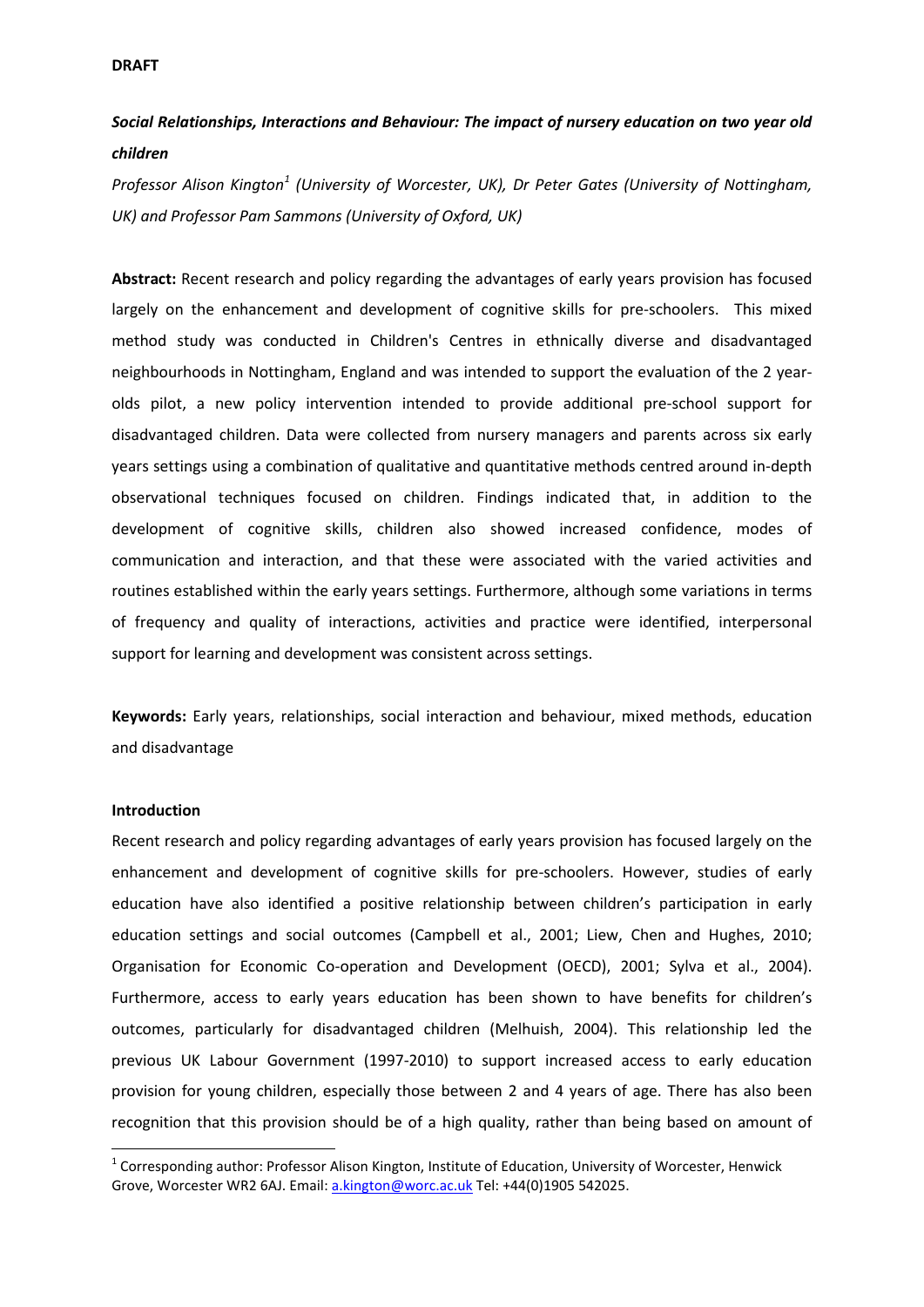exposure to this experience (Peisner-Feinberg et al., 2001; Phillips, Fox and Gunnar, 2011; Sylva et al., 2006; Vandell and Wolf, 2000). This quality is intended to relate to both structural (e.g. carer– child ratio, education and training) and process elements (e.g. carer–child interactions, activities offered and learning opportunities) (Phillipsen et al., 1997; Sylva et al., 2006), and there is agreement that this process element involves the social/emotional competencies as well as the cognitive competence in promoting the development of young children (Curby, Brock and Hamre, 2013; OECD, 2004).

In the United Kingdom, since the mid-1990s, there has been a long tradition of variation in nursery and preschool provision regarding types of provider (voluntary, private and maintained) and geographical location (e.g. urban or rural) reflecting particular Local Authority (LA) emphases, funding and conditions. Despite this, there was little systematic longitudinal research on the effects of nursery provision in the United Kingdom. One exception was the Child Health Education Study, which indicated that children with some form of preschool education had better outcomes at school (Osborn and Milbank, 1987). Other evidence had been provided concerning the influence of different preschool environments on children's development (Sylva and Wiltshire, 1993). In the United States, a number of studies were being carried out at this time, and Slavin et al. (1994) used 'best evidence synthesis' to identify successful programmes for disadvantaged children. They concluded that the more successful interventions combined several 'strands', involved intensive participation by children and families and lasted for a substantial number of years. The Perry Preschool Project, later called High/Scope intervention, showed striking long-term social and economic benefits for the most disadvantaged children (Schweinhart, 2010).

However, in the United Kingdom, in 1994, the 'Start Right' Enquiry (Ball, 1994) recommended the use of longitudinal studies (involving children from a range of socioeconomic backgrounds) with baseline measures, so that the influence of preschool could be separated from those related to the individual child's personal and family characteristics. The aim was to identify and illuminate the educational processes, including pedagogy, associated with positive effects on children (Ball, 1994). As a result, a series of reports were published, which questioned the effectiveness of UK preschool education in light of significant changes and expansion in nursery and preschool provision and use and called for better coordination of services (Siraj-Blatchford, 1995). With the aim of breaking the 'cycle of disadvantage' in which disadvantaged children received poor public services and went on to school failure, poor health and low paid jobs, the then Prime Minister Tony Blair stated that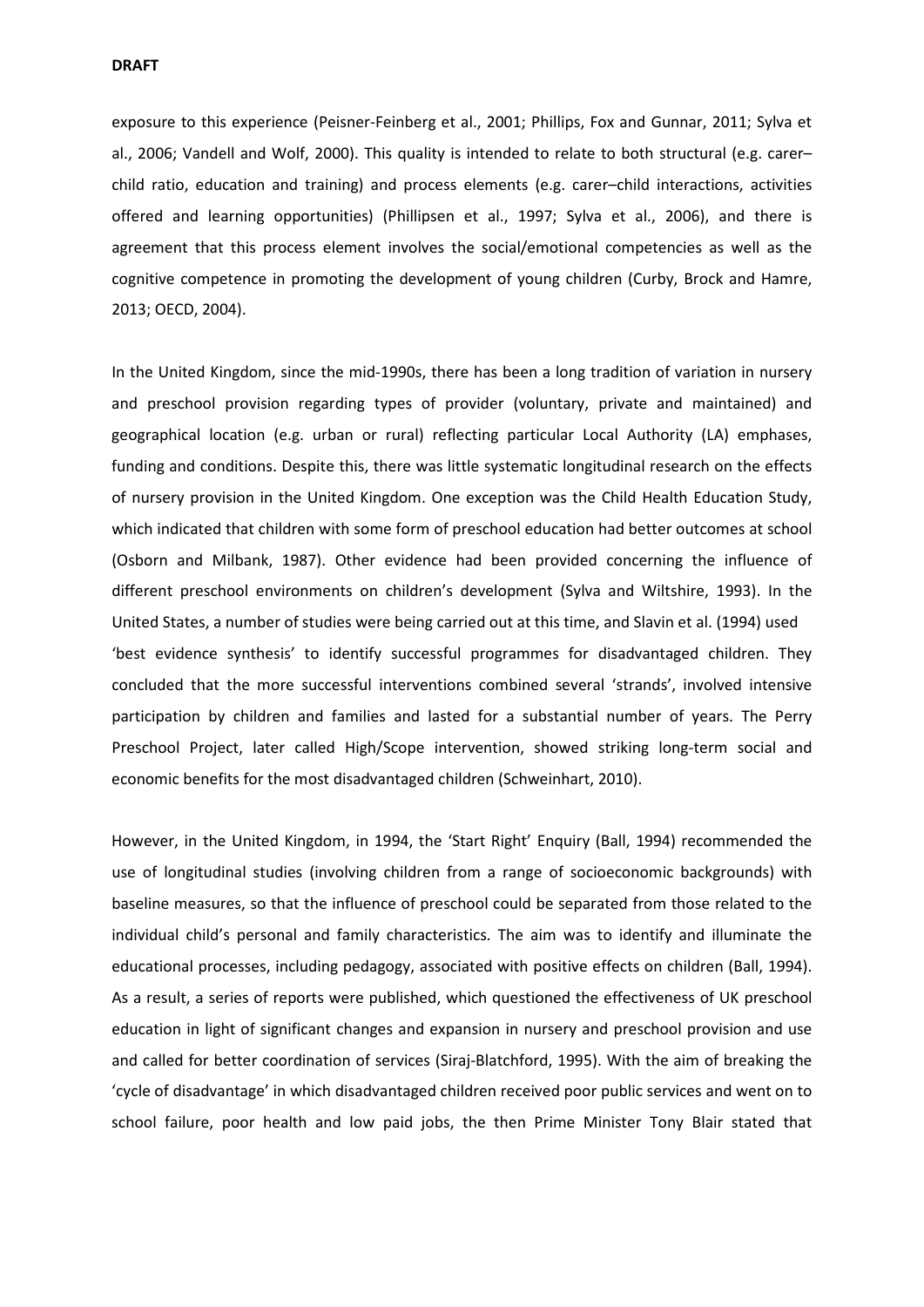'Provision for young children – health, childcare, support – will be coordinated across departments so that when children start school they are ready to learn' (1998, cited in Belsky et al., 2007).

This led to the commissioning of the Effective Provision of Pre-school and Primary Education (EPPE 3–11) project, which was set up to examine the effects of preschool on young children's cognitive and social–behavioural development and to establish whether preschool experience provided a better start to school (Sylva et al., 2010). Commissioned at a time when there was wide diversity of provision and no common curriculum or 'standards', the EPPE research aimed to map children's developmental progress between 3 and 7 years of age, regarding influences such as child gender or birth weight, parental qualifications or employment, the home learning environment, and finally, the educational context of the child's preschool or primary school. The findings of the EPPE study illustrated the benefits of attending preschool to all children (Sammons et al., 2002, 2003a, 2003b; Sylva et al., 2004). When followed into a further phase of the study (7–11 years of age) (Melhuish et al., 2008a, 2008b; Sammons et al., 2008a, 2008b; Sylva et al., 2008), findings showed that the effects of children's preschool experience lasted until they were aged 11 years, in both cognitive and social– behavioural outcomes. Moreover, the study drew attention to the way high-quality preschool has benefits for disadvantaged children and can be seen as an effective intervention to help reduce the risk of poor educational outcomes for at-risk groups.

Of course, government-funded educational research has been criticised for some time as 'inherently one of conflict or at least a site of mutual misunderstanding and even suspicion' (Whitty, 2004: 160). However, while this divergence of interests and ideological conflict might indicate possible challenges to the robustness and integrity of the research, Whitty (2004) goes on to cite EPPE as one of his positive examples of research where 'researchers' and policy makers' interests and timescales coincide' (p. 168). However, since this research was conducted (2009-10) there has been a change of government in the United Kingdom. While the original strategy was established by the previous Labour Government, the incoming Conservative–Liberal Coalition Government announced that it would extend the free entitlement of 16 hours per week – available to every 3- and 4-year-old – to all disadvantaged 2-year-olds as part of the Education Act (2011).

# **Context of study**

Over the past 10 years, a transformation has taken place in the United Kingdom regarding early childcare services (Sylva and Pugh, 2005). There is now a common entitlement curriculum for children between birth and age 5+ alongside fully specified and statutory 'standards of provision',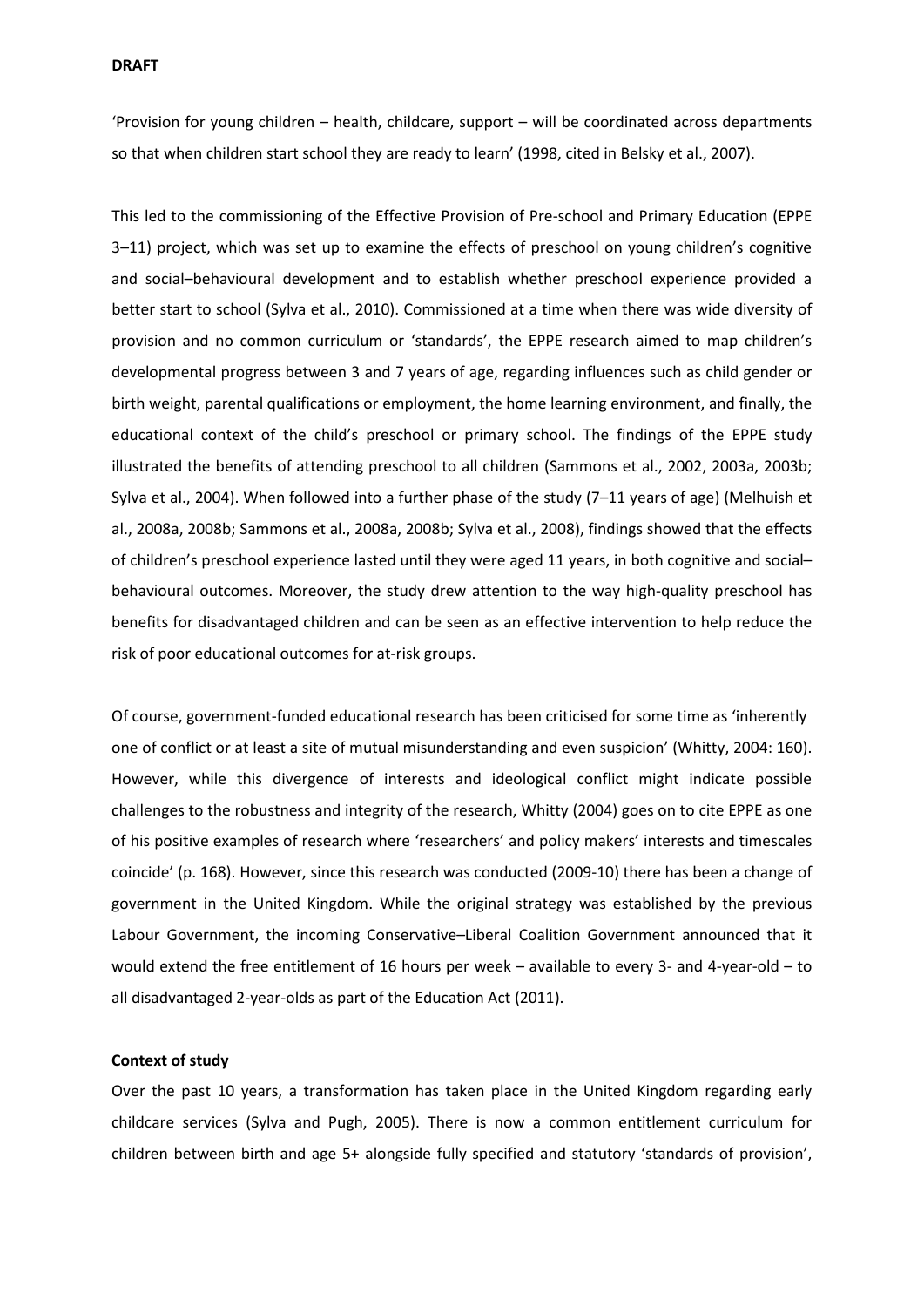laid out in the Early Years Foundation Stage (Department for Children, Schools and Families (DCSF), 2008). In 2002, an ambitious programme called Sure Start was established and targeted children and families living in the 20 per cent most disadvantaged neighbourhoods. This was followed by the Neighbourhood Nurseries Initiative, catering to babies and toddlers in disadvantaged neighbourhoods, and in 2004, the Children's Centre programme was offered to families living in disadvantaged neighbourhoods and then rolled out to all families in England (beginning in 2008).

At the time of this study (2009-10) (Gates, Kington and Sammons, 2010; Kington, Gates and Sammons, 2013), the then Labour government-funded 'Two Year-Old Pilot Scheme' (hereafter referred to as the 'Pilot') offered free nursery provision to 2-year-old children living in areas of disadvantage. The Pilot, which operated in 32 LAs across the country, offered eligible children 16 hours of early years education per week for 38 weeks of the year and aimed to:

1. Improve children's social and cognitive outcomes;

2. Impact positively on children's parents and wider family;

3. Improve access to preschool for 2-year-olds of disadvantaged families (Smith et al., 2009).

A key element of the Pilot was developmental and support work with families which involved two strands of family support: i) home learning environment support (i.e. structured parent/ toddler time and other parenting support), and ii) wider parental support.

#### *i) Home learning support*

There is plenty of evidence to suggest that elements of what we call 'home learning support' can bring strong benefits to children and their families. The *Effective Pre-School, Primary and Secondary Education* study (EPPSE) explored the advantages that home learning can bring to the child during pre-school period and showed that the benefits remain strong for both academic and social behavioural outcomes through to the end of primary school at age 11 (Melhuish et al., 2007). The government's *Parents as Partners in Early Learning Project* (DCFS, 2008) expected pilot providers to promote home learning to parents, and to actively support parents to devise appropriate activities that supported their child's development, for example play with their children at home using letters and numbers, read to their children, or to visit the library with them.

# *ii) Family support*

The government expected each participating Local Authority to put steps in place to ensure all participating families knew how to access the support they needed to provide family stability and a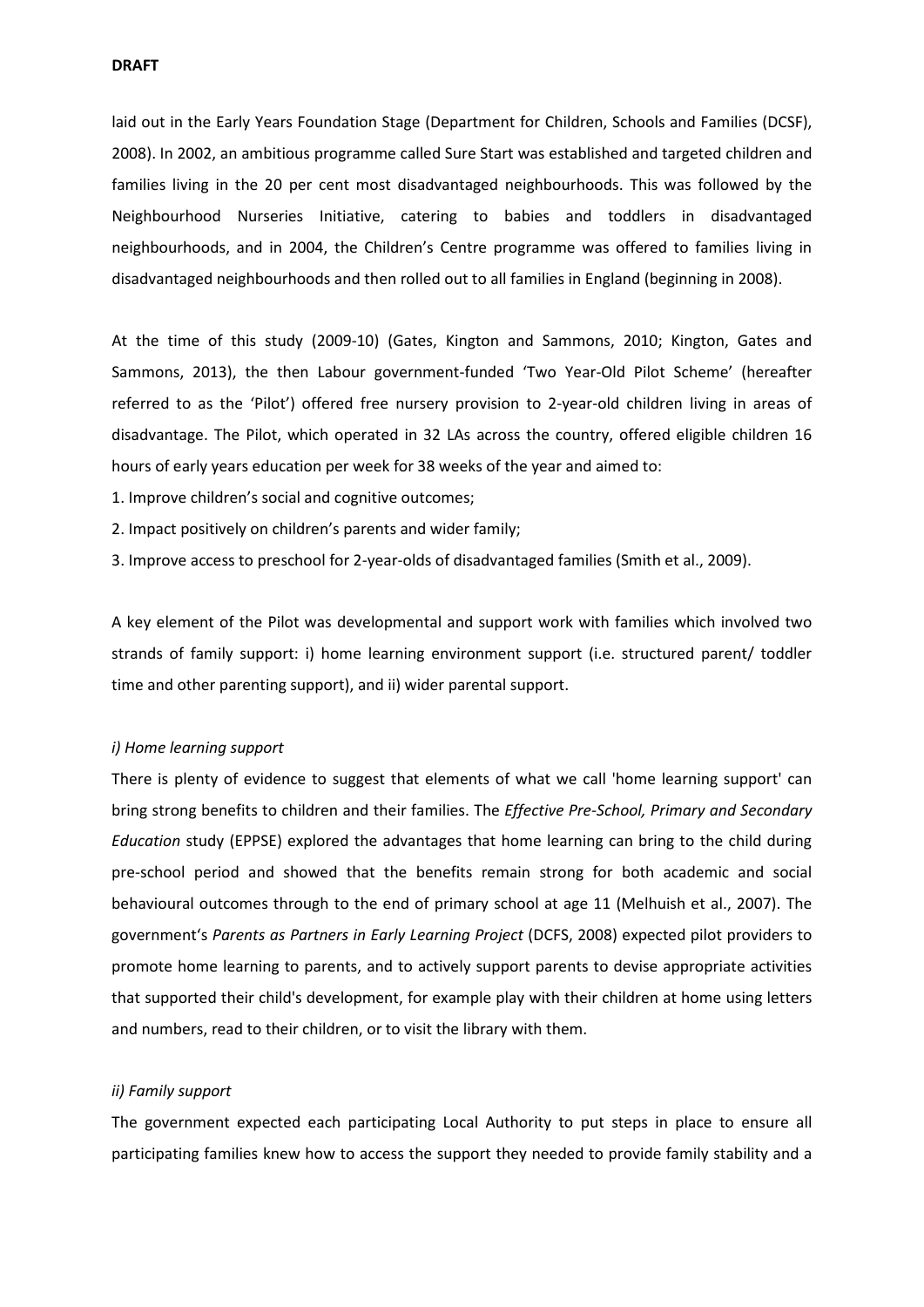positive environment for their child. Child care providers were be expected to be able to signpost families to support with services such as health advice, counselling, drug/alcohol support groups, housing advice, welfare advice, training (including targeted programmes such as family literacy, language and numeracy), and employment support.

This chapter draws on findings from a focused study (Kington, Gates and Sammons, 2013), in Nottingham, England, which explored the impact of the Pilot on the social development of the child. Although the study set out to explore the perceived impact and the benefits on the family of engaging in childcare provision, which included economic benefits (e.g. the ability to work or undertake education or training), other social benefits, benefits to family life and parenting strategies, this chapter specifically reports on those parts of the study that looked into child–adult and child–child interaction and the impact of the provision on child behaviour and the development of social relationships. It draws on both data held by the LA as well as in-depth parent and practitioner interviews, observations of child activity and childcare provision and analysis of developmental data on children.

# **Research design**

While general exposure of children to early education has been shown to be beneficial cognitively and socially, the range of peer-based interactive opportunities has received only limited focus. This chapter reports part of the broader study (described above) and explores the nature and use of adult–child and peer groupings as they are used for the activities and interactions of six early education settings in England. One of the main goals was to identify social pedagogic practices regarding adult–child and peer relationships found in these settings, observing the time spent in each of these pedagogic conditions, the characteristics of interactions within these and the initiation and fostering of positive experiences for the children. To that end, the study drew upon qualitative and quantitative methods to provide an in-depth account of the main social activities, relationships and interactions within early years provision.

# *The settings*

 $\overline{a}$ 

The six early years sites were selected from a list of all providers participating in the Pilot to ensure that the locations represented some of the most deprived parts of the local geographical area, and indeed the country more broadly, all being located at the bottom 10 or [2](#page-4-0)0 per cent of deprivation<sup>2</sup>

<span id="page-4-0"></span> $2$  This level of deprivation was measured using a number of scales as follows: Average Score, Income Scale, Employment Scale, data for the Lower Layer Super Output Areas (Office for National Statistics, 2007) and the Children's Services Statistical Neighbour Benchmarking Tool.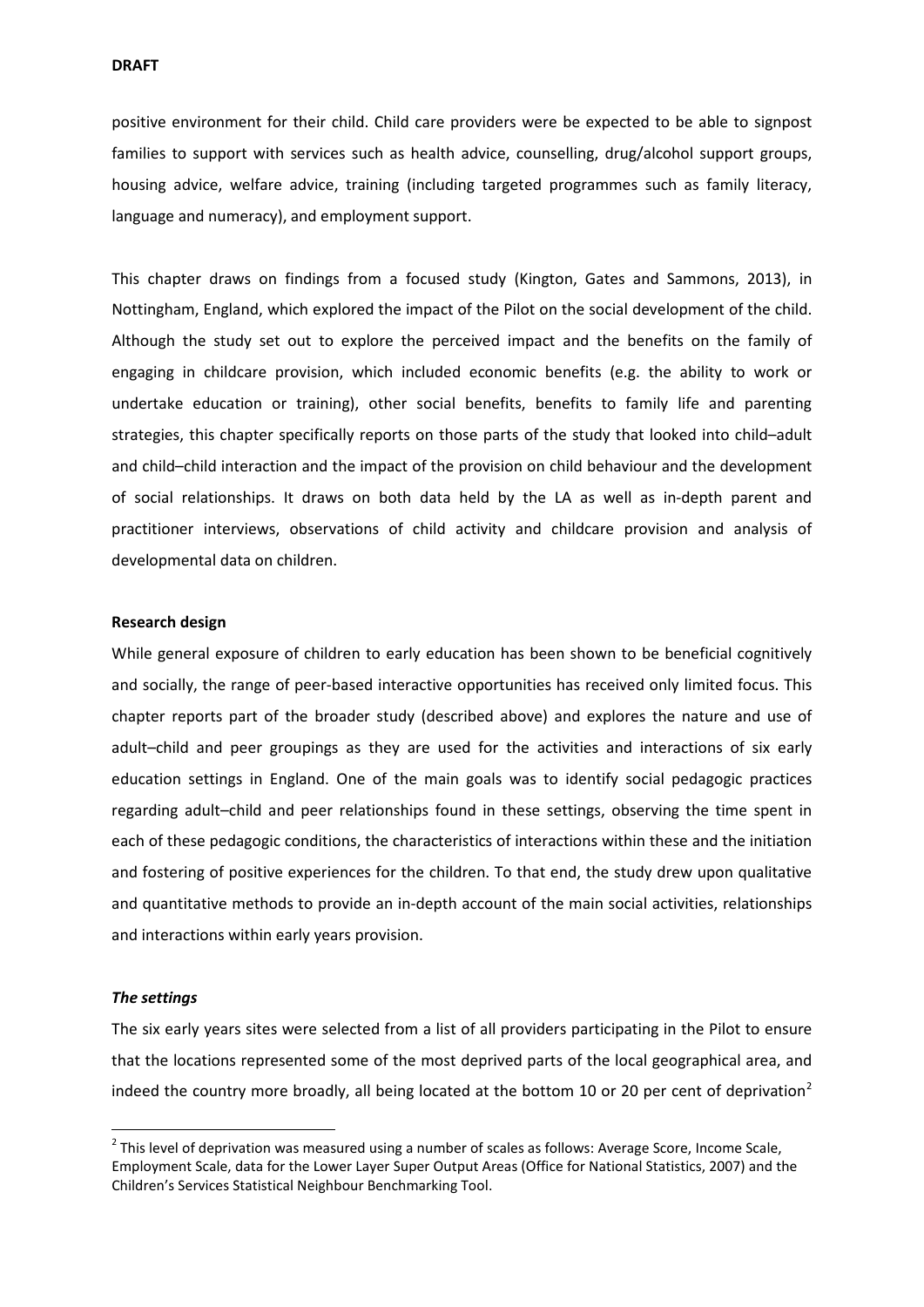(Gates, Kington and Sammons, 2010). The sample was also selected on the basis of the following: size of provision, quality ratings from Office for Standards in Education (OfSTED) reports and two further measures of quality and environment provided by the City of Nottingham Local Authority – the Infant Toddler Environment Rating Scale–Revised Edition (ITERS-R) and the Early Childhood Environmental Rating Scale–Revised (ECERS-R) (Sylva et al., 2010).

Before research participation began, discussions and agreement concerning the purpose and nature of the research were undertaken with members of staff in each of the potential settings. In addition, parents of children in each setting were informed of the content and methods of the study, and participation of target children was agreed only with full parental consent. Further ethical criteria of anonymisation, confidentiality and safe storage of data were adhered to. Collection of data took place twice in each of the settings (July and September), which allowed all participant children to become familiar with the routines and members of staff in the provision (Table 1).

| Visit one                                      | Visit two                               |
|------------------------------------------------|-----------------------------------------|
| Questionnaire left for distribution to parents |                                         |
| Semi-structured interview with centre manager  |                                         |
| Observation of children                        | Observation of children                 |
| Semi-structured interviews with parents        | Semi-structured interviews with parents |
|                                                | Observation of provision                |

**Table 1: Organisation of visits**

Given the need to sample a range of early years settings, we sampled the sites according to a range of criteria, and Table 2 provides background information for each provision. All provider names are pseudonyms.

# *Instruments*

 $\overline{a}$ 

The study adopted a mixed-methods approach increasingly used in educational effectiveness studies and evaluations (Creswell, 2007; Sammons, 2010; Tashakkori and Teddlie, 2003; Teddlie and Sammons, 2010), which enabled the collection of data from different sources – children, parents, practitioners and nursery managers – with the purpose of strengthening the reliability of findings by triangulating results obtained by these different methods and from the different informants. All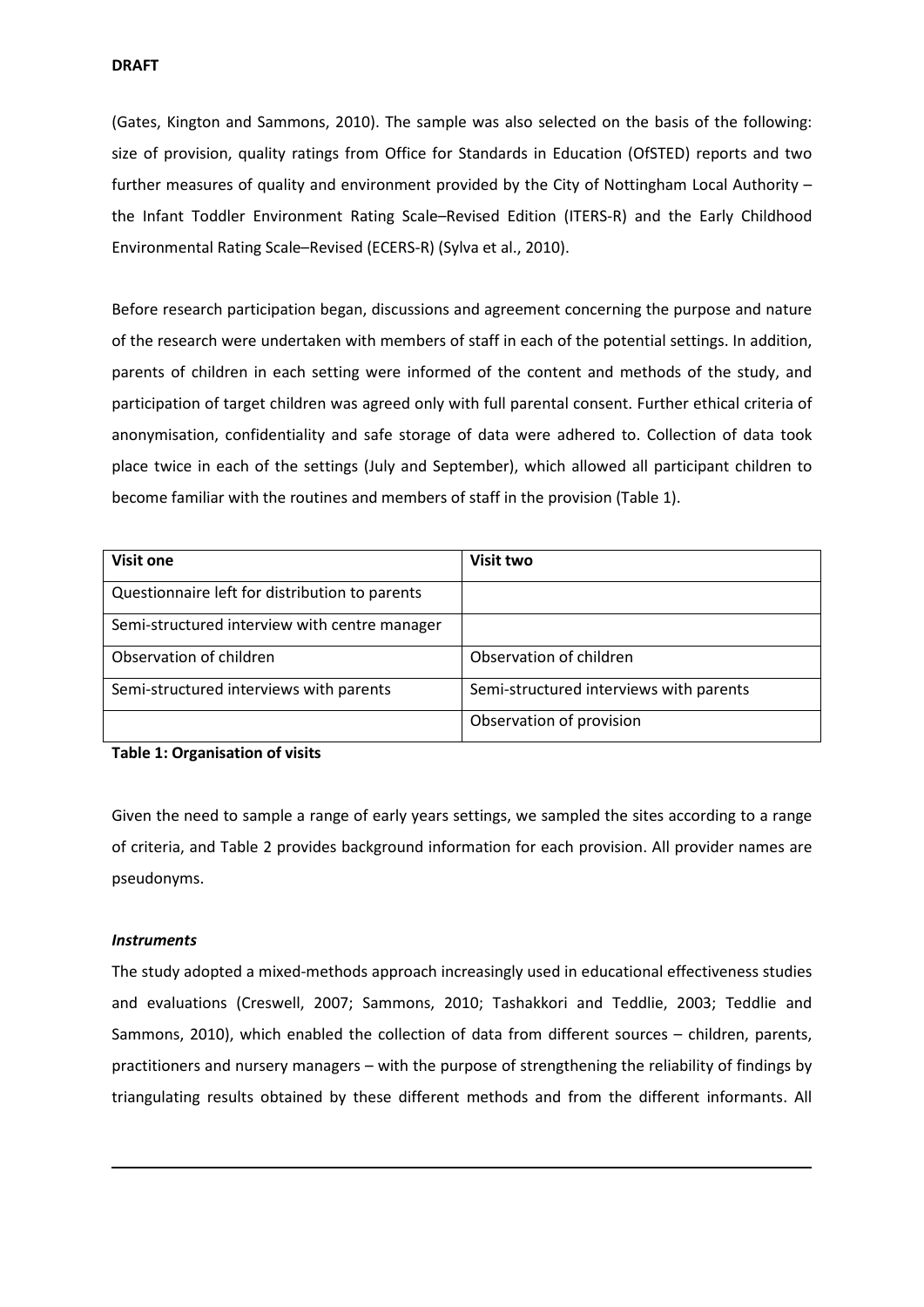project staff who visited the providers and collected data directly from children had obtained Criminal Records Bureau (CRB) Enhanced Disclosure.

| <b>Name</b>                | <b>ITERS-R</b>    | <b>ECERS-R</b>    | Location                                                                                                                                                                                                                                | No. of<br><b>Staff</b> | No. of<br>children         |
|----------------------------|-------------------|-------------------|-----------------------------------------------------------------------------------------------------------------------------------------------------------------------------------------------------------------------------------------|------------------------|----------------------------|
| First<br><b>Steps</b>      | High              | High/<br>adequate | Based within an established housing<br>estate and integrated with a local<br>Children's Centre. Offers private and<br>community day care.                                                                                               | Approx<br>13           | 55 under<br>8yrs           |
| Happy<br>World             | High/<br>adequate | Low/<br>adequate  | Based in a very large, old house on a<br>new housing estate.                                                                                                                                                                            | 30 (10<br>$F/T$ )      | 111<br>under 8<br>yrs      |
| Foot<br>Prints             | Low/<br>adequate  | High              | This private day nursery is based in<br>a former college site and located<br>opposite a large high school. It is also<br>adjacent to a former nursery site,<br>which the owner has now purchased<br>in order to expand.                 | 25                     | 77 under<br>8yrs           |
| Small<br>Faces             | N/A               | High              | The nursery is a committee-run<br>provision and is integrated with a<br>local community centre and run by a<br>charity. The building is old, very small<br>and was a school, but is now shared<br>with the community.                   | 6                      | 26 from<br>$2$ to 5<br>yrs |
| <b>Tree</b><br><b>Tops</b> | High              | High/<br>adequate | This nursery is managed by a<br>management committee. It operates<br>from within a training centre, in<br>a refurbished building. They also<br>run training for parent groups. The<br>nursery is well proportioned, tidy<br>and secure. | 30                     | 65 under<br>8 yrs          |
| Little<br>Fairies          | High/<br>adequate | Low/<br>adequate  | This is a neighbourhood nursery<br>located opposite the local Sure Start<br>Centre and Children's Centre. The<br>nursery is based in a former pub and<br>is over two floors.                                                            | 18                     | 98 under<br>8 yrs          |

**Table 2: Overview of the six early years settings**

*ITERS-R: Infant Toddler Environment Rating Scale–Revised Edition; ECERS-R: Early Childhood Environmental Rating Scale–Revised; F/T: Full Time staff.*

# *Qualitative sources*

*Manager interviews*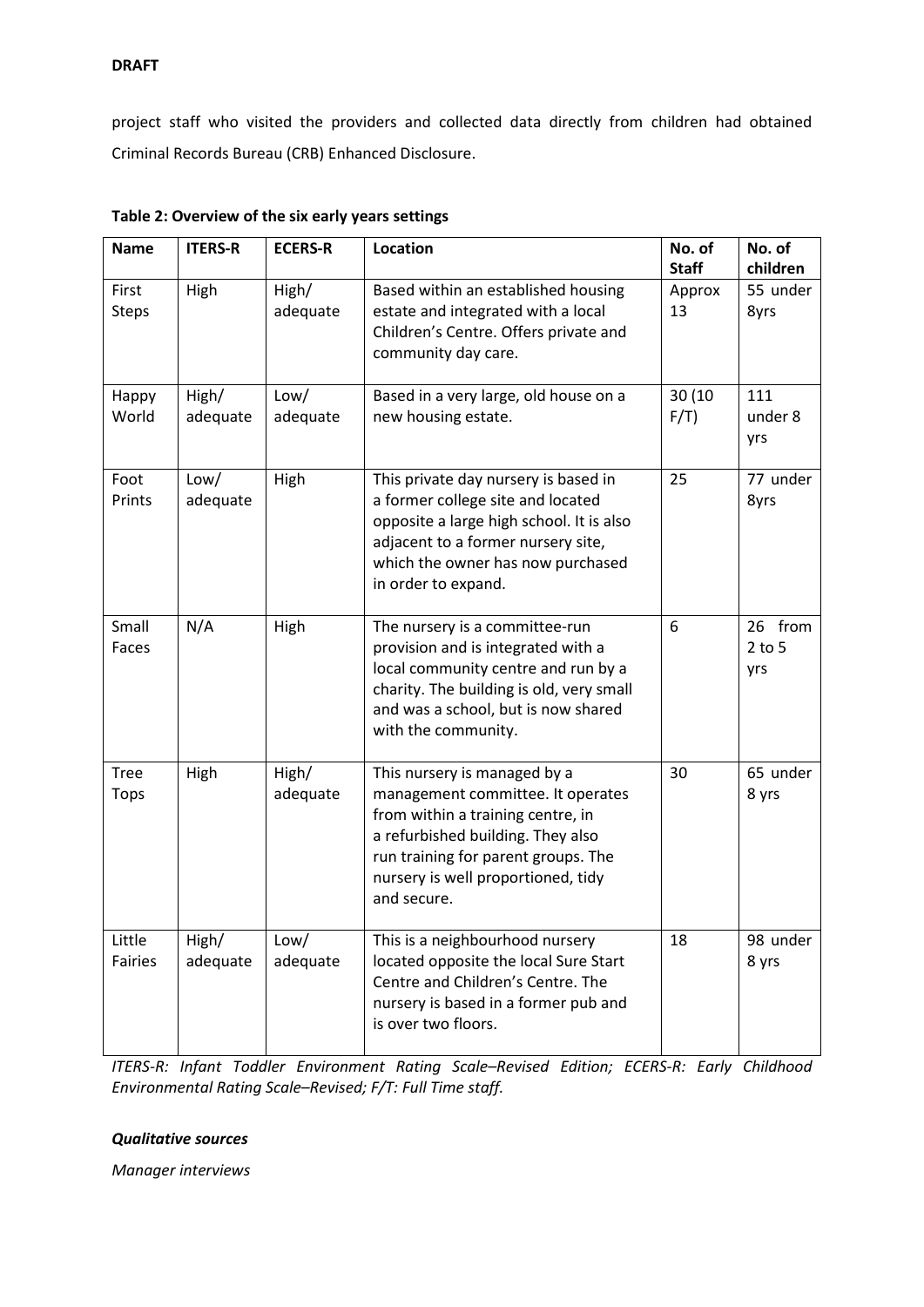Semi-structured, face-to-face interviews were conducted with the six nursery managers to explore their perceptions of participating in the Pilot, and of both child impact and parent impact. Interviews were carried out prior to the first round of child observations.

# *Parent interviews*

A total of 17 semi-structured parent interviews were carried out to investigate parental perceptions of their experiences in participating in the Pilot, as well as to explore their views on benefits to their child. Interviews were conducted after the child observations had been completed. Interviews were conducted either face-to-face at the nursery or by telephone (whichever was preferred by the parent), and children had been involved in the Pilot for at least 2 months at the time of interview. All parents were given a £10 gift voucher for their participation.

Manager and parent interviews were audiotaped and then transcribed. Interview transcripts were coded using analytical matrices (Miles and Huberman, 1994) in order to allow a systematic analysis of the qualitative data. Initial data reduction was carried out by preliminary first-level coding of transcripts using broad themes derived from the interview schedules. Second-level coding was then carried out to identify emergent issues within these themes. As the researchers<sup>[3](#page-7-0)</sup> coding the interviews were also involved in the data collection, coding checks<sup>[4](#page-7-1)</sup> were carried out for reliability. This procedure helped to clarify definition of the codes used.

# *Environmental field notes*

**.** 

These field notes were taken on the first visit to each of the providers. The aim of this method was to gain an environmental description of each of the nurseries, focusing on the location, general appearance of the building (including the pedagogical aspects of the décor and displays) and indoor and external facilities. After adding any further reflections on the site, these field notes were written up in order that they could be used in descriptive profiles of each nursery. This procedure helped to clarify the physical structure of each site and explain how and why some of the activities took place. They also allowed us to explore potentially key issues with the Managers.

<span id="page-7-1"></span><span id="page-7-0"></span> $3$  The research team was made up of the three co-authors.<br> $4$  Each member of the research team coded a random selection of interview transcripts. The coding from each researcher was then compared and the coding categories were further refined.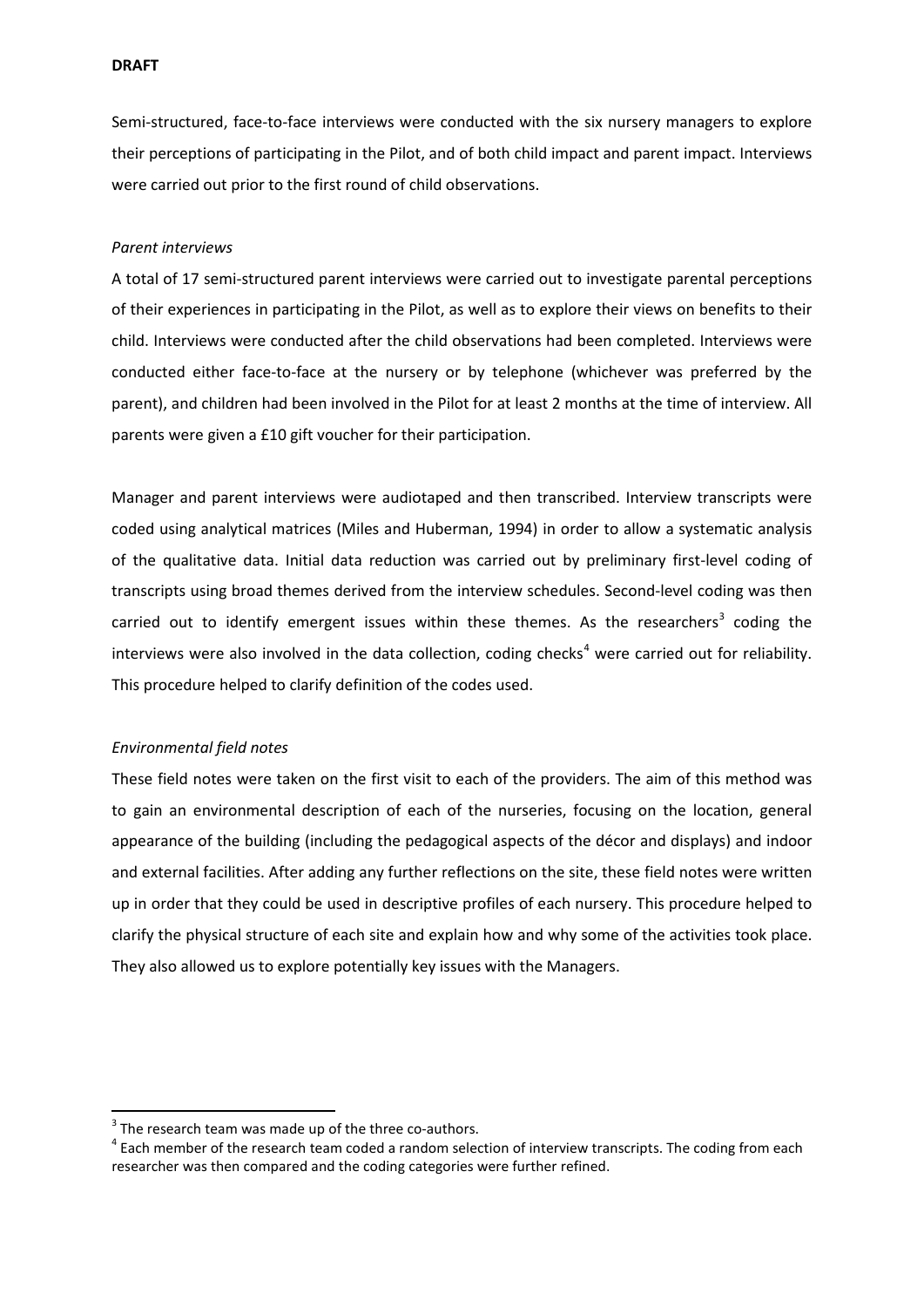#### *Child observations*

Observations of 4–5 Pilot children in each setting were carried out on two occasions during the study. A total of 23 children were observed. Children were observed in order to identify key tasks, activities and interactions they involved themselves in. Researchers used a schedule to log observations in the following categories: relationships with adults, relationships with other children, verbal interaction, non-verbal interaction and play. The observations were coded from the schedule into an analytical matrix, which allowed within- and across-category analysis of child activity at individual and group levels. Preliminary first-level coding of the observation data used the broad categories mentioned above. Second-level coding was then carried out to identify interesting issues within these categories.

#### *Quantitative sources*

#### *The Adaptive Social Behaviour Inventory*

The Adaptive Social Behaviour Inventory (ASBI) developed by Hogan et al. (1992) is a general measure of social and behavioural development of preschool children and has been used in a number of other studies (e.g. Burchinal and Cryer, 2003; Melhuish et al., 2001; Sammons et al., 2003a, 2003b). The inventory comprises 30 items, each representing a directly observable behaviour. Originally, the inventory was developed for parents to complete regarding their child's behaviour at home; however, it has also been validated for use in the preschool classroom by teachers and teaching assistants and has demonstrated high inter-rater consistency (Greenfield et al., 2004). In this study, the ASBI was administered to each of the observed children by a nursery practitioner on the first visit to the sites. Data collected via this method were entered into Excel (and subsequently SPSS). Data were given individual and provider identifiers in order that patterns could be identified within and across sites. Analysis was conducted initially at question level, followed by a secondary analysis at provider level. Finally, an additional level of analysis was carried out that linked the inventory data and the child observation data.

# *ITERS-R and ECERS-R scores*

Each of the chosen providers had been given ITERS-R and/or ECERS-R scores by the Early Years Team of the LA as part of their evaluation of providers. The ITERS-R (Harms et al., 2003) consists of 39 items organised into seven subscales, each measuring a different dimension of quality (e.g. space and furnishings, care routines, listening and talking, activities, interaction, programme structure and parents and staff). These scores were considered for the selected settings (one nursery did not have an ITERS-R score) and showed: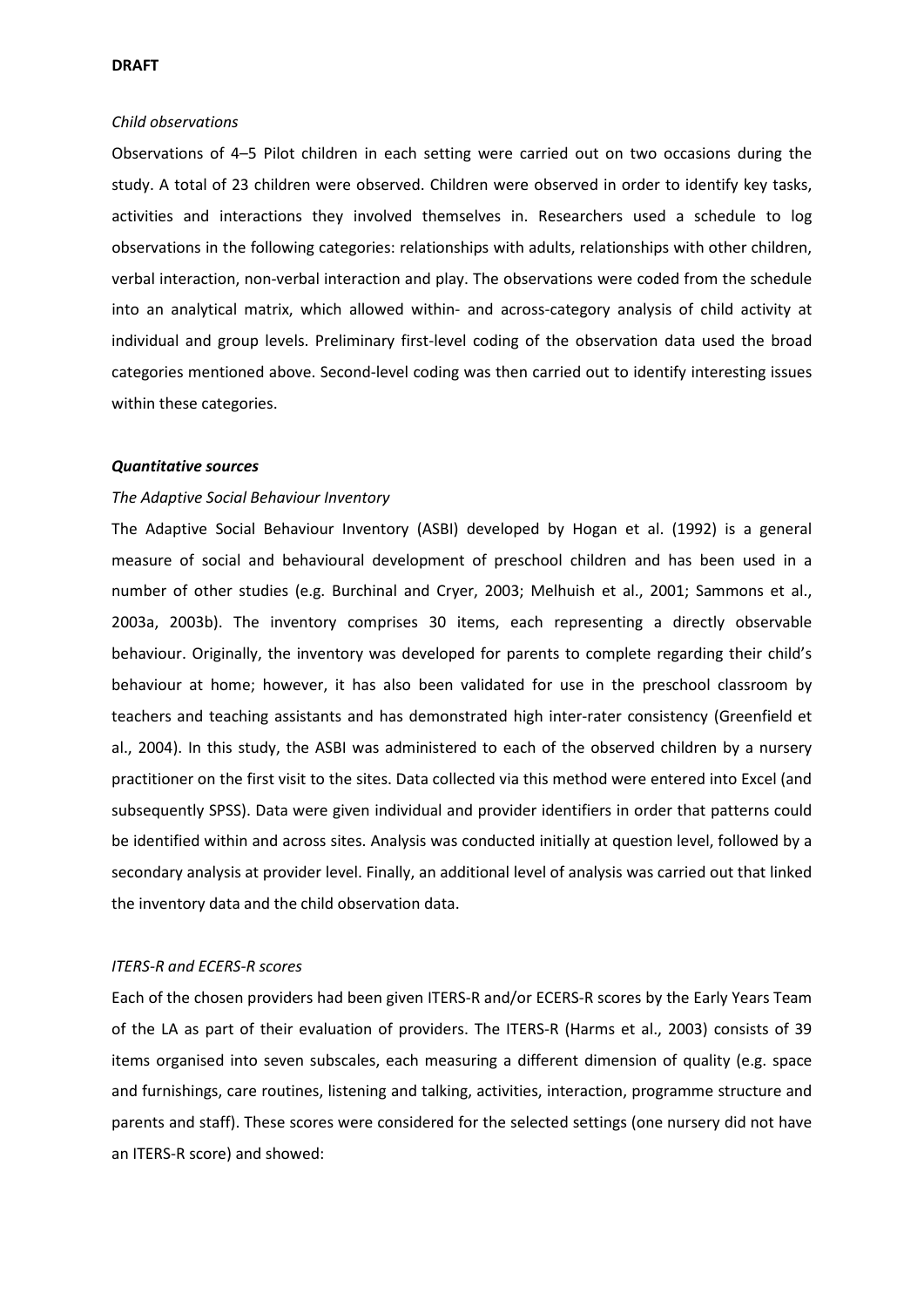- 39 per cent ( $n = 9$ ) of observed Pilot children had taken up a free place in a setting with an ITERS-R score of 5 or above (which represents a 'good' score);
- 39 per cent ( $n = 9$ ) took up a place in a setting with an ITERS-R score of 4–4.9 (which represents the higher end of 'adequate');
- 4 per cent  $(n = 1)$  took up a place in a setting with an ITERS-R score of 3–3.9 (which represents the lower end of 'adequate');
- $\bullet$  18 per cent ( $n = 4$ ) of observed children were with a provider with no ITERS-R score.

The ECERS-R (Harms et al., 2005) uses the same format and scoring but is used for slightly older children (2.5–5 years). For this reason, the ITERS-R was the primary focus of analysis.

# **The emergence of social relationships, interactions and behaviour**

Based on the analysis of qualitative and quantitative data from the six settings, themes were identified relating to adult–child and peer relationships, as well as verbal and non-verbal interactions/behaviours.

# *Interactions and relationships with others*

# *Relationships with adults*

Within the groupings observed, there were between three and four adults present with ratios approximately 1:3. Child–adult relationships indicated a number of similarities across the six settings, the most common being *praise and feedback*, followed by *questioning by the child* and *listening.* In all settings, child relationships with adults also involved the *child seeking attention* and *wanting to be in close proximity to the adult*, and in four of the nurseries, *watching the behaviour of adults* was also observed. In the settings with an ITERS-R score of 5.0 or above, the balance of the relationship between adult and child was fairly equal, which indicates that children were encouraged to initiate these relationships. It was also the case that these settings demonstrated more one-toone relationships:

We try to have one-to-one time with all of the children a couple of time a week, depending on how often they attend. It helps to develop our relationships with them and also helps them to get used to spending time with an adult other than a parent (Staff interview).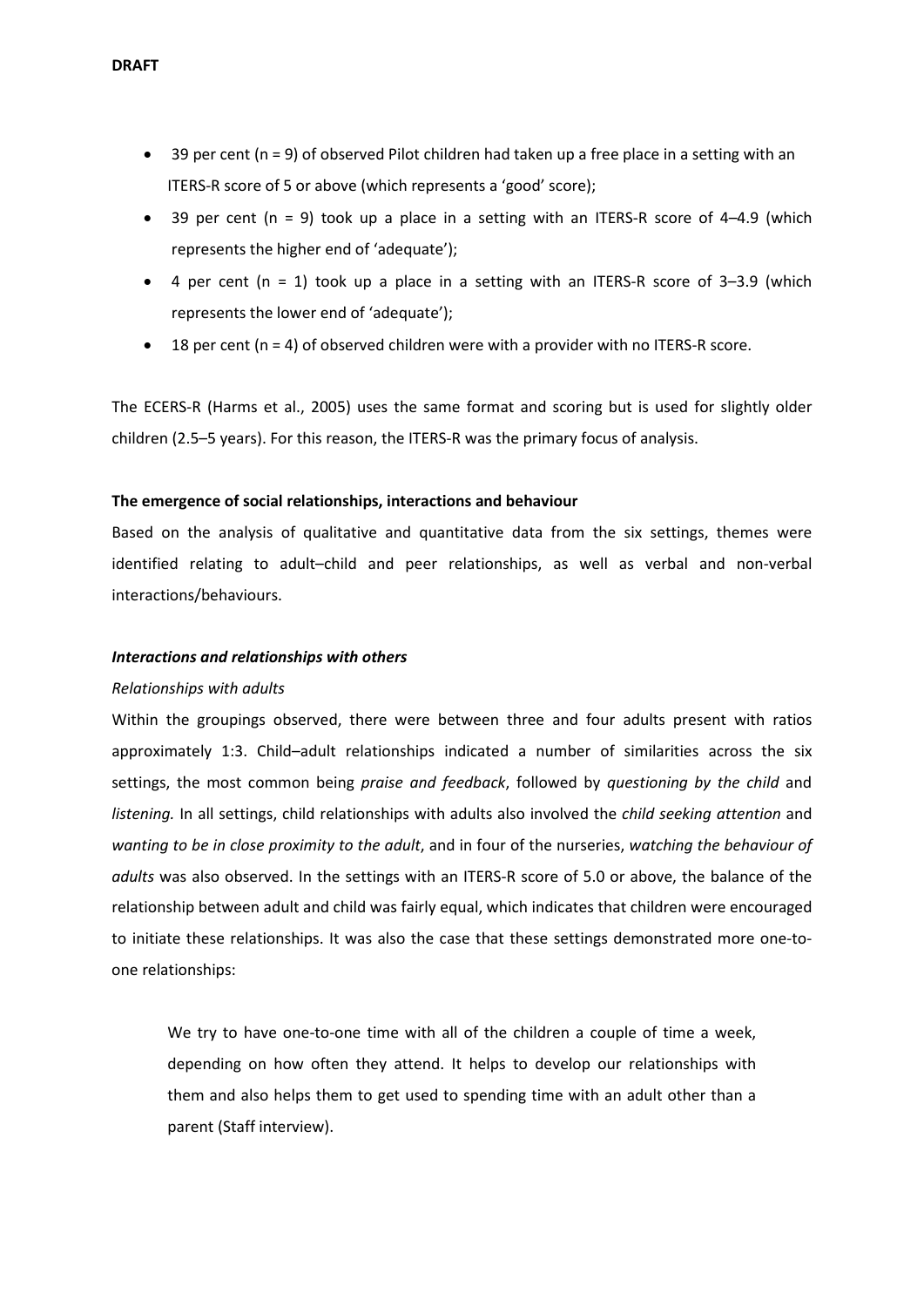Adult–child relationships in the remaining nurseries were more likely to be initiated by the adult and were also more likely to involve a group of four or more children.

When in groups, the children spoke of wanting to be with people who care about them. An interesting sub-theme within this dimension was the importance of the link between feeling that they were in an environment in which they were cared about and the arrival routines:

He always says how much he loves the staff here and how caring they are. Every morning he runs up to [name of carer] and gives her a big hug and when he leaves, he always tells her he loves her. (Parent interview)

As can be seen from this comment by a parent, being with people who they felt cared for them was of high importance to children, but equally, this reflects a broader theme which surfaced several times and reflected the difference between *caring for* and *caring about*. Working-class parents are often torn between two contrasting discourses – being a good parent and working to escape poverty (Vincent and Ball, 2001; Vincent et al., 2008, 2010; Volling and Belsky, 1993). One resolution of the guilt created by this conflict is through finding a childcare setting where care and education are enhanced by what Page (2011) calls *professional love* through which 'we can better understand the dilemmas faced by parents, especially mothers, when they decide to place their babies in day care to return to work' (p. 320).

#### *Relationships with other children*

Again, the relationships between children had a number of similar characteristics. The most common of these were *imitation, co-dependence* and *sharing*, which were observed in all nurseries. There were also negative characteristics seen in three of the settings – *aggression* and *confrontation.* In five of the six providers, relationships with other children involved *seeking involvement with others*  and *observing others*. In the settings with an ITERS-R score of 5.0 or above, there seemed to be a greater degree of sharing in these relationships. While many of the practitioners acknowledged that the children in their setting related well to one another, most of these positive relationships were identified within existing friendship relationships (rather than extending to all children in the setting):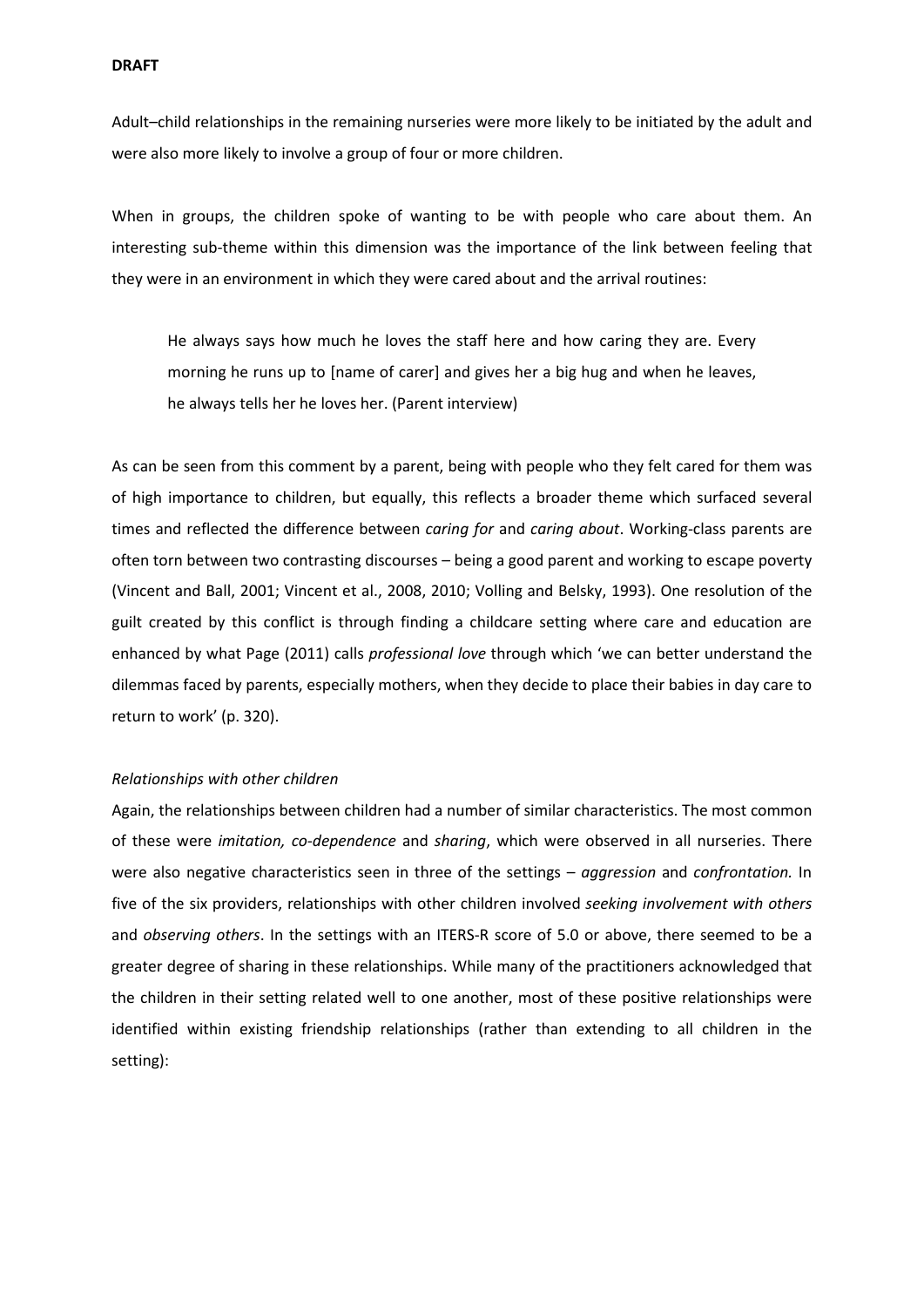They tend to play with the same children and have formed friendship groups already. We mix them up for some activities but when they have free play, they always go back to their friends. (Staff interview)

A number of practitioners noted that most small groups were predominantly same-gender groups (complementing the friendship basis of groups) but practitioners did not seem concerned about this:

Boys play with boys and girls play with other girls at this age  $-$  it's just how it is, but they start mixing a bit more as they get to preschool. (Staff interview)

Any concerns practitioners had regarding the ways in which children related to other children centred around the maintenance of relationships, exclusion of individual children from groups, conflicts that may arise within groups, domination of others and lack of social confidence:

Some children already know each other when they start here and it can be hard for children who don't know anyone. Girls especially take longer to accept new members into their group. (Staff interview)

Despite these difficulties, nursery managers and parents perceived a major benefit of the provision to be in the area of friendships:

Friendships are quite hard to define at this age, but we do see the beginnings of some very strong friendships. (Staff interview)

You start to see them responding to other particular children in a positive way, working on tasks together, role playing, that sort of thing. (Parent interview)

# *Opportunities for interaction*

# *Verbal interactions*

Adult-led interactions (including praise, instruction and questioning) were the most common across all six nurseries and involved the majority of the observed children. In the six nursery settings observed, six categories of adult-initiated interaction emerged. These included the following: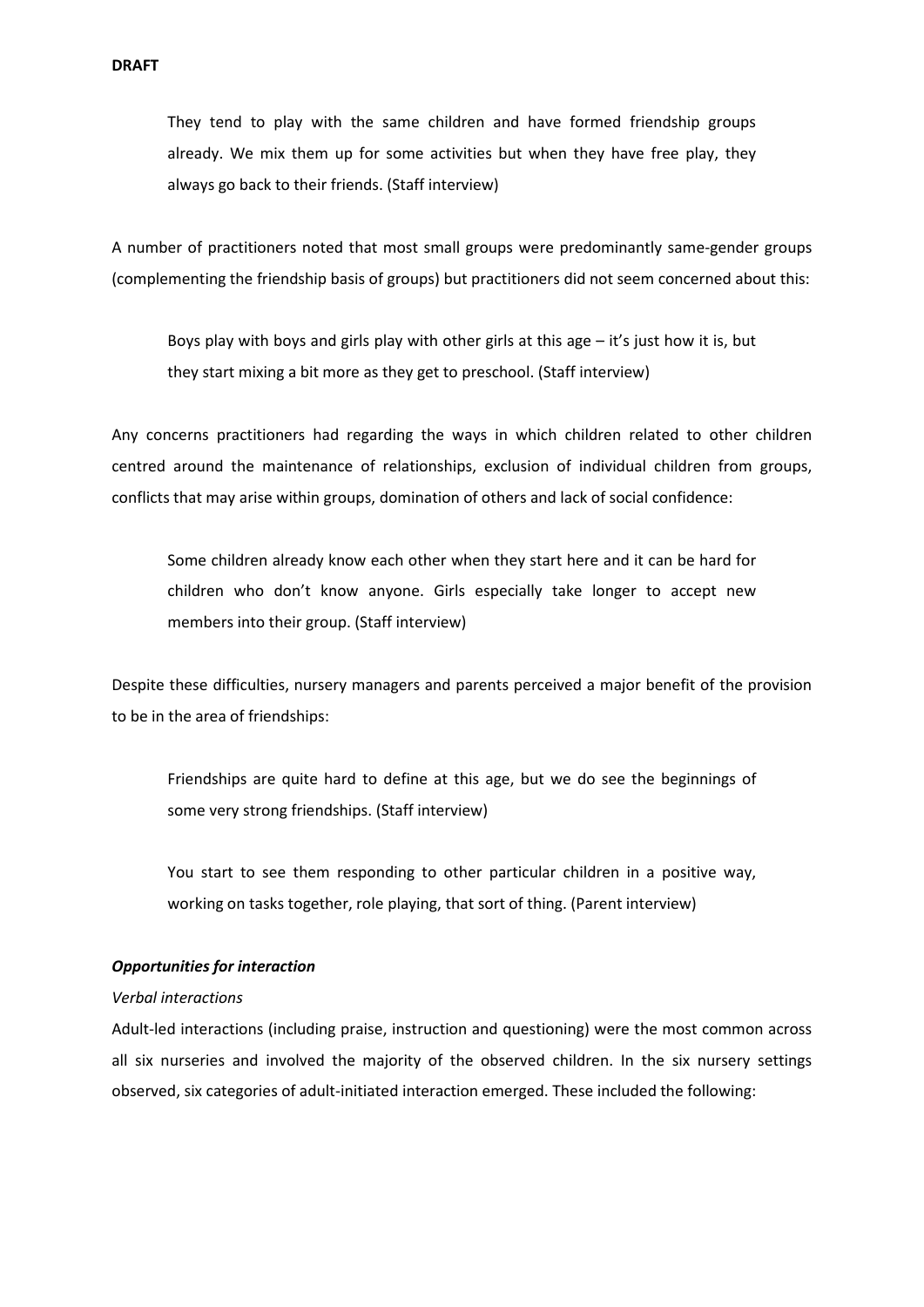1. Maintaining discipline – discouraging child from doing something, according to the nursery rules, for example, to sit up straight, to listen and to pay attention;

2. Directing/instructing – taking an active role in the instruction or guidance of children in order to learn or experience new skills or knowledge;

3. Dealing with daily needs – adjusting clothing or getting a child a drink;

4. Expressing feelings – showing praise, likes, dislikes or paying attention to a child's emotional needs, for example, comfort;

5. Asking questions – asking children to answer questions in order to reinforce content that they have learned or to describe an experience;

6. Playing – participating in play as a companion, for example, choosing to play a game of snap with a child.

In five of the providers, child-led interactions were identified, almost half of which required interventions from a staff member. These included the following:

1. Expressing behaviour in order to gain more care and attention from adults, for example, making a face or using a different voice;

2. Expressing ideas, thoughts and opinions that are different from those of the adult;

3. Inquiring about something they are interested in;

4. Requesting permission before proceeding with an activity, for example, going to the toilet, needing a drink of water;

5. Sharing information such as with regard to other children who might have been breaking the rules, not listening or causing irritation.

Both staff and parents frequently reported that one of the positive effects of the early experiences was the increased opportunity for verbal interaction with other adults and children, as the following comments illustrate:

My youngest has been coming here for a few months now and she is so much more confident when other people are around, adults and children, it's amazing! (Parent interview)

I think this will certainly help him when he goes to pre-school because he'll be so much ahead of the rest who haven't had this experience. (Parent interview)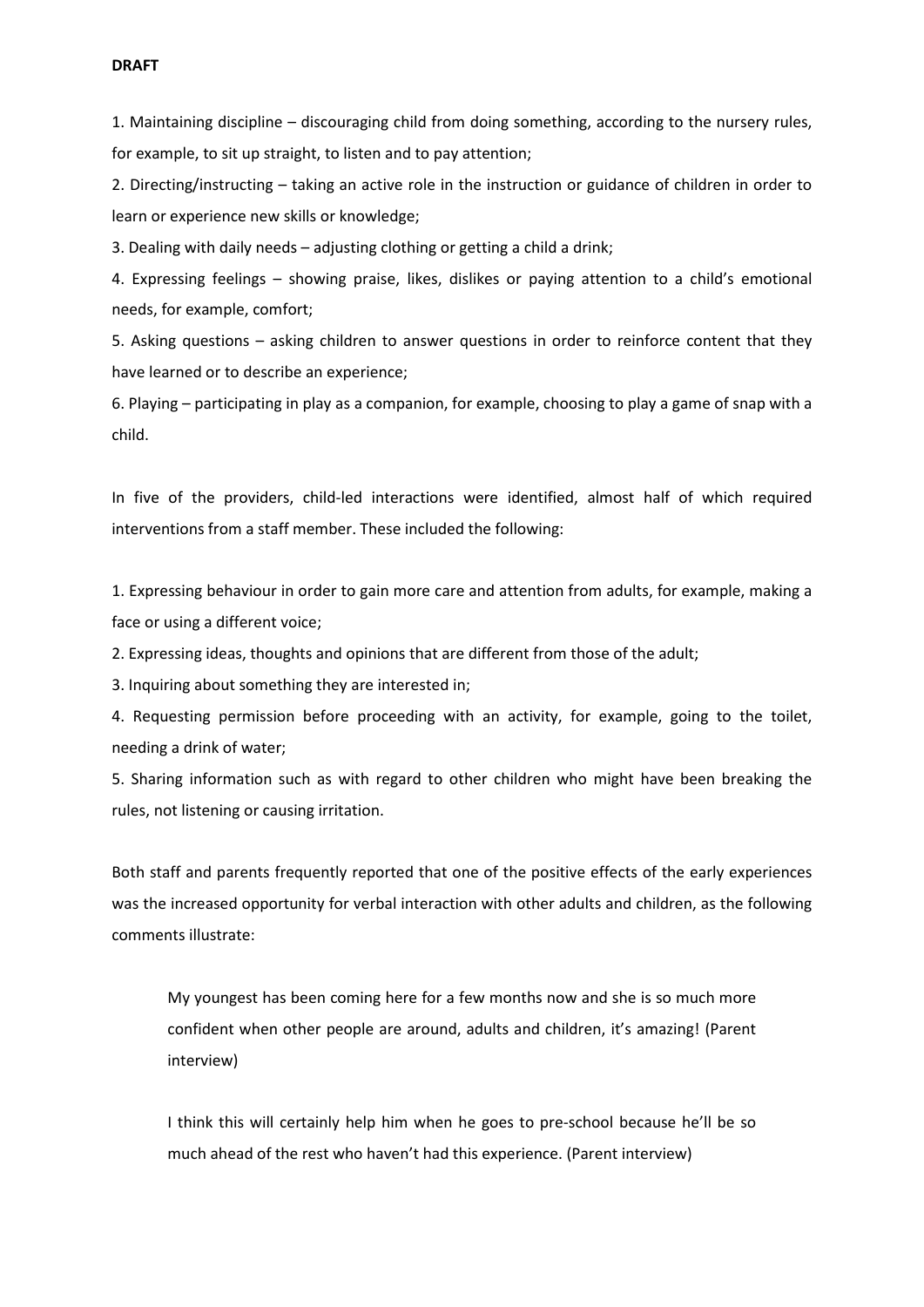Through these increased opportunities, language became another significant developmental area:

Once the children have something to talk about at home, the parents talk more to them and this has a really positive affect. (Staff interview)

One boy was just grunting when he came here now he says good morning and responds to his name and is really coming along. He is picking up everyday words. (Staff interview)

Examples of these new skills in language and communication given by parents focused on repetition of nursery rhymes and using partial and full sentences:

I've really noticed a difference in her language. She's asking for what she wants and it all makes sense now. (Parent interview)

In the settings with ITERS-R score of 5.0 or above, the balance of who initiated the activities, staff or child, was very equal, suggesting that children were encouraged to initiate activities and interactions. The children in nurseries with lower ITERS-R scores experienced a different balance of initiation, with a much greater emphasis on staff initiated episodes.

# *Non-verbal interactions*

Aspects of non-verbal interaction reported by staff included *confidence, control, enjoyment, closeness, demonstrating, role playing* and *cooperation*. The ability to share was reported by staff as the behaviour most greatly improved by attending the provision with children learning to participate in a range of experiences and cope with social aspects of play such as sharing toys, choosing activities and turn-taking:

There can be some shouting and crying and pushing to start with because most of them are used to getting their own way at home and having toys of their own to play with. They come here and suddenly there are others who want to play with the same toy and learning how to deal with that is quite difficult. (Staff interview)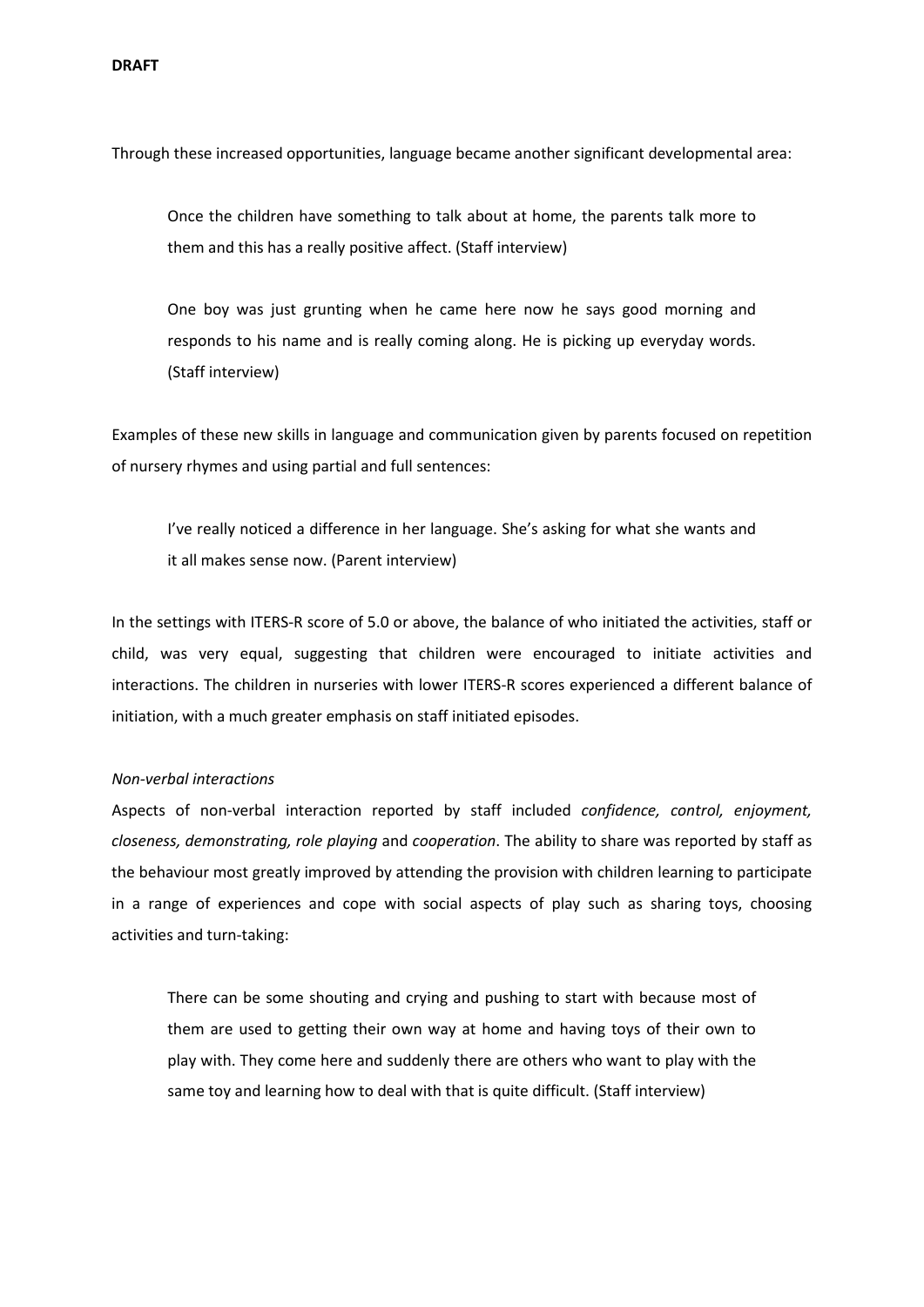Being able to wait their turn when they're playing or eating is really important and they often can't do this when they come here. Seeing them being able to do that and not think everything is about them all the time is rewarding. (Staff interview)

Likewise, parents saw the improvements that covered interactions with peers and adults, sharing, polite manners and understanding boundaries:

The biggest difference is in their social skills – being able to play within boundaries is an important part of being able to function and interact with other people. (Parent interview)

These non-verbal interactions were observed in single-child, child–child and adult–child situations. A greater variety of non-verbal interaction was observed in the three providers with ITERS-R scores of 5.0 or above. In the nursery with the lowest ITERS-R score (3.0–3.9), children were less likely to demonstrate, show confidence, cooperate or participate in role play and more observations of children watching others and not being involved in their own activity.

When looking for explanations for the commonalities and difference apparent between settings, two key areas emerged: the importance of routines, and the variation in type of activities experienced by the children.

# *Routines*

Within the early years settings, the requirements of the daily routine led to increased opportunities for social interaction between practitioners and children. The children were able to describe in detail the various routines of the childcare day, including story time, lunchtime, outdoor playtime, circle time and quiet time. As the children identified the various activities, it became clear that they valued the feeling of having an important role to play in the childcare setting, and their experience was significantly enhanced when they were given valued roles to play in the routines of the day:

I like it when it's playtime cos I have to take all the games back to the cupboard. I don't do it on my own but I do do it on my own on Fridays. (Field notes – child, age 2 years).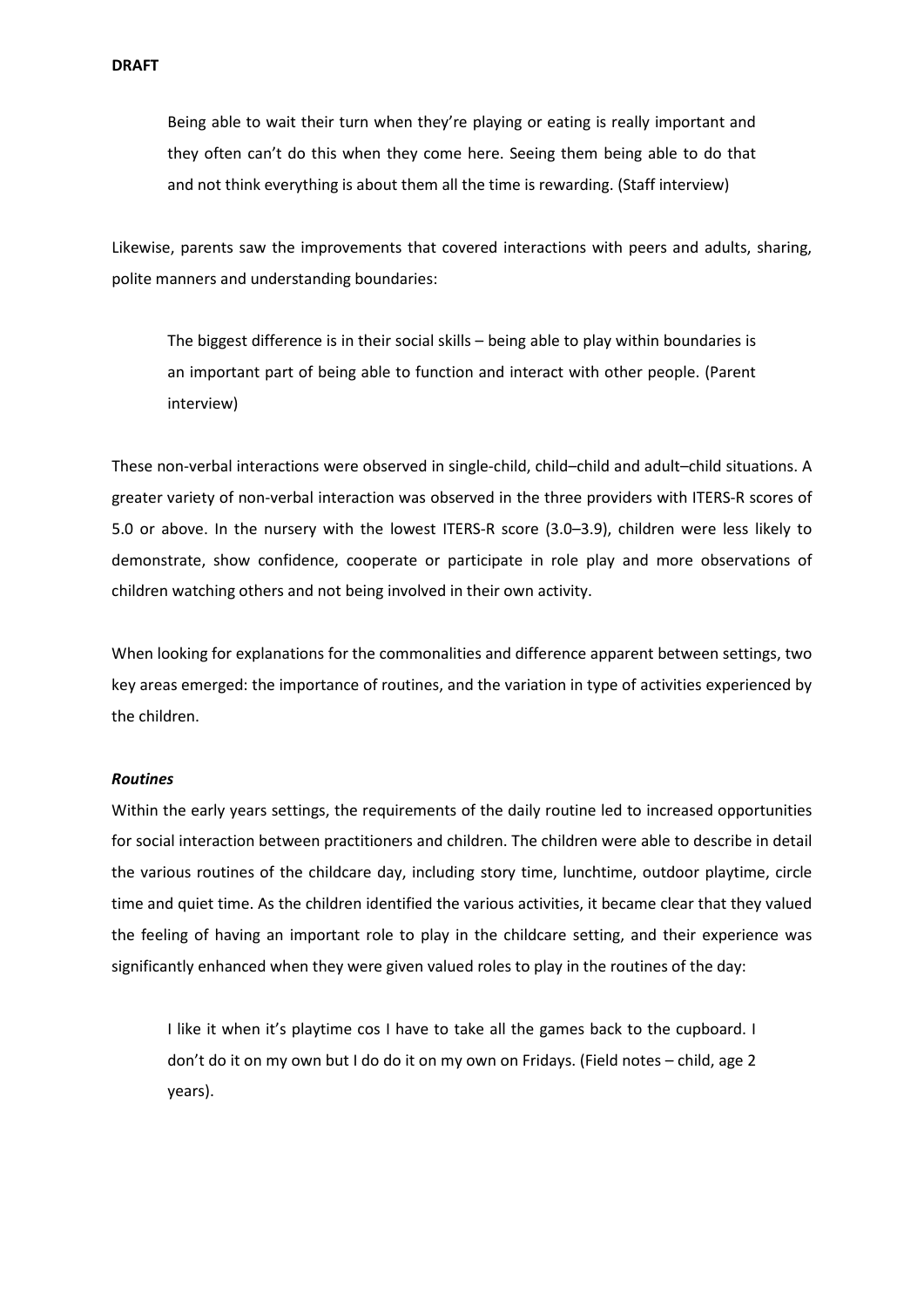One of the major reported benefits of these routines was improved discipline both in the childcare setting and at home. Interviews with staff and parents indicate that the practitioners supported parents in identifying the importance of routine and transferring this into the home setting developing positive approaches to parenting, particularly in relation to discipline and boundaries:

We try to help parents see that the way we do things here can help them at home too. (Staff interview)

A lot of the strategies we employ here can be used in the home as well as here. It's all about boundaries and knowing what is acceptable behaviour. (Staff interview)

Parents felt that the provision for their child, in addition to the support and guidance, had given them a better understanding of their child, improved their relationship with their child and helped them with parenting skills and learning at home:

… we have a routine at home now which has been great. Especially as I have another child at home with me. (Parent interview)

I have got a lot of ideas from what my daughter has done here – we now do lots of activities, like painting and making things. (Parent interview)

The child's capacity to effectively cooperate with other children and adults was also identified by managers as an area that had improved from attendance of the nursery provision. Evidence of this was seen by practitioners during play, meal times, story time and end of day routines:

When children first come here, they haven't usually been in any formal setting before and they really have no idea how to behave around lots of other children. Within a few days this improves, and after a couple of weeks they are co-operating with each other and learning how to work together. (Staff interview)

Parents noticed that their children were very positive about attending the setting because they enjoyed it so much, reporting they were looking forward to their sessions and were asking to go on the days they were not meant to attend. Significantly, the children had started to expect routine at home: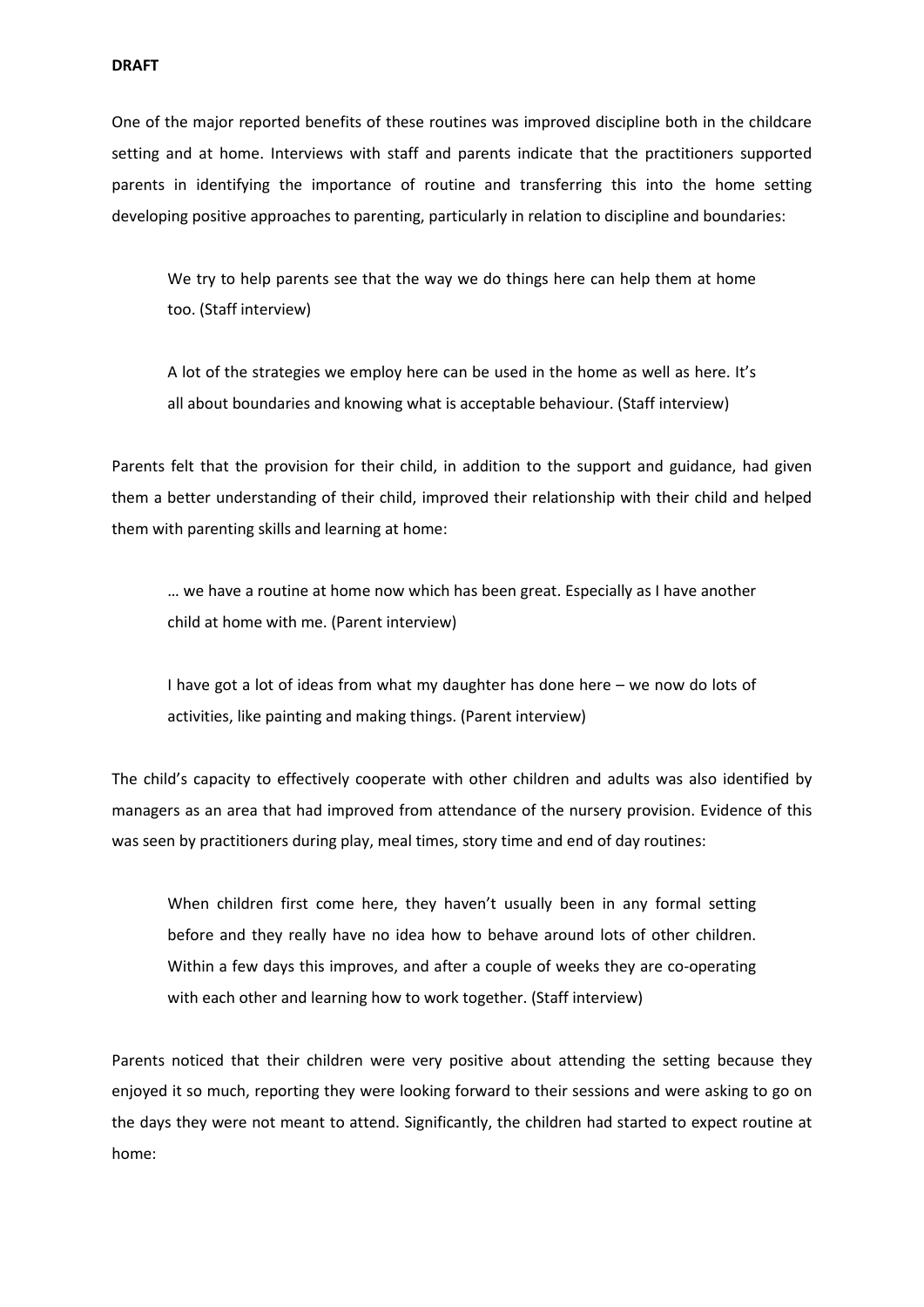My son loves it here and misses having the routine so we have it at home now too. It has really helped with things like eating, toileting, napping. (Parent interview)

Observational data provided additional evidence of the benefit of routine to children in their social and behavioural development, as measured by the ASBI instrument. This highlighted the fact that children who were more positive about fixed routine also demonstrated more positive behaviour. However, the quality of the centre was also important in this respect, and better social and behavioural outcomes through adherence and embracing of routines were found in settings with higher ITERS-R scores.

The benefits of routines, far from being just about creating order in the home, have been shown to be particularly significant in the cognitive and social development of the child particularly for children from disadvantaged backgrounds:

Homes characterized by structure, order, exposure to outside events, regularity, and safety have been shown to predict positive developmental outcomes in children. (Albright and Tamis-LeMonda, 2002: 25)

Regularity refers to consistency in daily routines including meal times, nap times, and bath times, all of which have been found to relate to preschool children's abilities to follow directions, get along with other children and maintain alertness in school. (Egeland et al., 1990). Hence, it would appear that the professionals' natural desire for order within the setting was having a further effect of providing greater opportunities for children's growth at home.

# *Types of activity*

# *Observed and reported individual child activity*

Given the relatively small sample of children observed, and in an attempt to link the items on the inventory to improvements in child development identified by the nursery managers (and parents, see below), the ASBI questionnaire responses were divided into six subscales, namely, social skills, language, behaviour, life skills, confidence and sharing. In all of the subscales, higher scores indicate better behaviour where the statement is positive, whereas a lower score indicates better behaviour where the statement is negative as it suggests a lower incidence of negative behaviour. Of the six sites taking part in the evaluation, five completed the inventory for a total of 22 children (Table 3).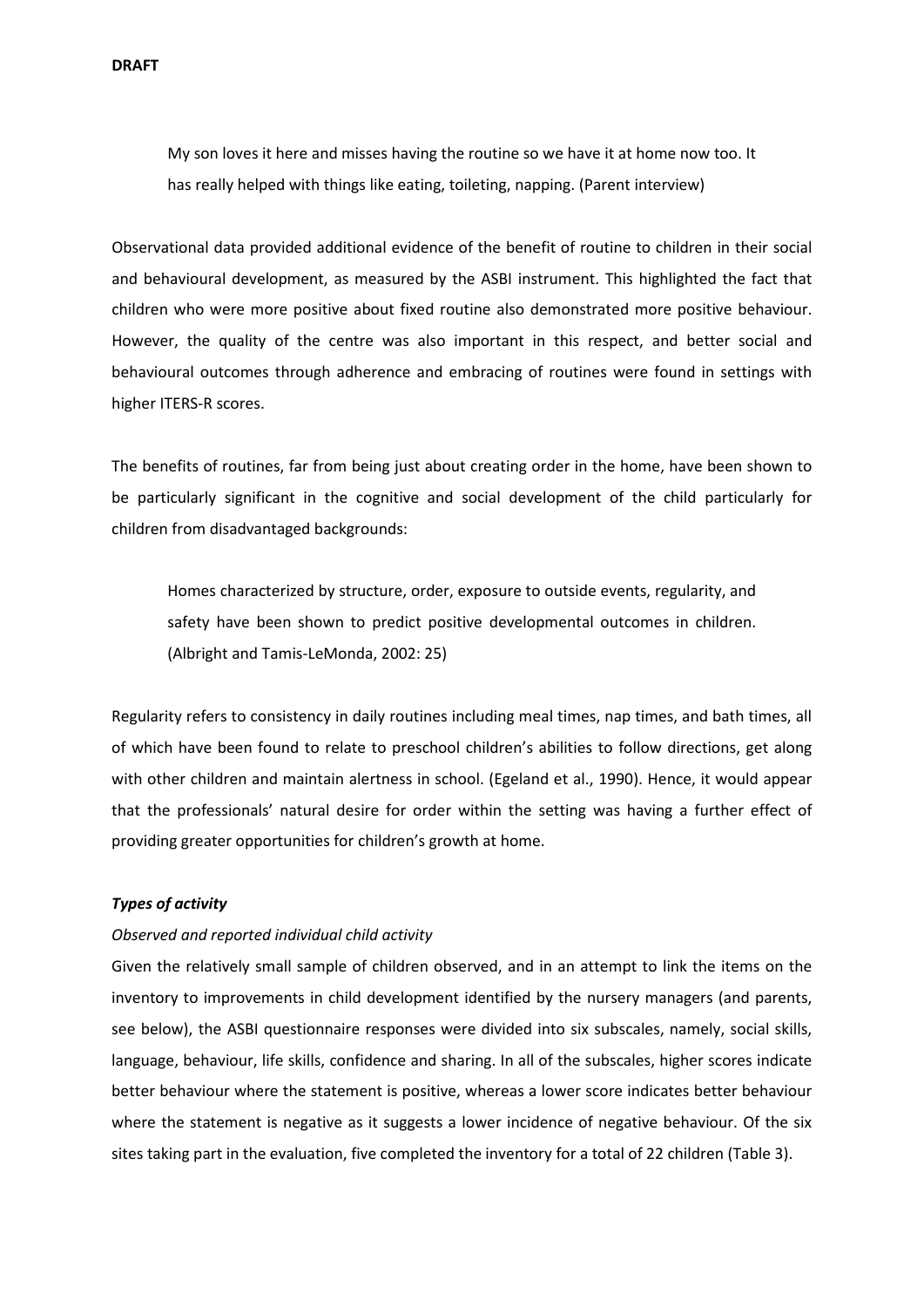|                       | of<br>Improvement<br>positive aspects | Average score | <b>Reduction</b><br>of<br>negative aspects | Average score |
|-----------------------|---------------------------------------|---------------|--------------------------------------------|---------------|
| <b>Social skills</b>  | 281                                   | 2.13          | 44                                         | 2.00          |
| Language skills       | 140                                   | 2.12          | N/A                                        | N/A           |
| <b>Behaviour</b>      | 235                                   | 2.14          | 138                                        | 1.57          |
| Life skills           | 48                                    | 2.18          | N/A                                        | N/A           |
| Confidence            | 185                                   | 2.10          | 74                                         | 1.68          |
| <b>Sharing skills</b> | 125                                   | 1.89          | 36                                         | 1.64          |

**Table 3. Overall scores for the ASBI by positive and negative aspects.**

These findings suggest that participating nurseries were effective in promoting positive aspects of development, with providers scoring an average of 2.10 or above (out of 3.0) in relation to social skills, language, behaviour, life skills and confidence. This indicates that these positive aspects of development were happening either *sometimes* or *almost always*. The average score was slightly lower for 'sharing' at 1.89. The scores also show that nurseries were fairly successful in reducing negative aspects of development. Average scores ranged from 1.57 to 2.00, which indicate that these aspects of behaviour were taking place either *sometimes* or *rarely/never.* The area with the highest score was 'negative social skills'.

We also examined these data in terms of the ITERS-R scores given to each of the providers. This analysis showed that the average scores recorded for all positive items on the ASBI scale were higher for the provider with a low ITERS-R score (Foot Prints). This is most apparent when looking at the area of 'behaviour skills'. In terms of reduction of negative areas of development, Foot Prints also showed greater success. The providers who scored high consistently (which indicates higher frequency of negative development) in each area were Happy World and Little Fairies, both of which had high or adequate ITERS-R scores.

# *Perceptions of group activity*

The methods developed and adapted for this study focused, in particular, on social groupings when children were pursuing activities that had been planned/structured by their practitioners, as well as free play. From the environmental field notes, it was noted that in all six of the settings, learning contexts offered an environment conducive to collective actions and, in support of this, activities and tasks that would support a collaborative context were frequently observed. Among the types of activities practitioners perceived that children liked to undertake in their settings were the following: play, arts and crafts, literacy (informal reading/listening to books), singing/music, creative activities, circle time, talking and outdoor play. In almost every setting, and consistent with an early years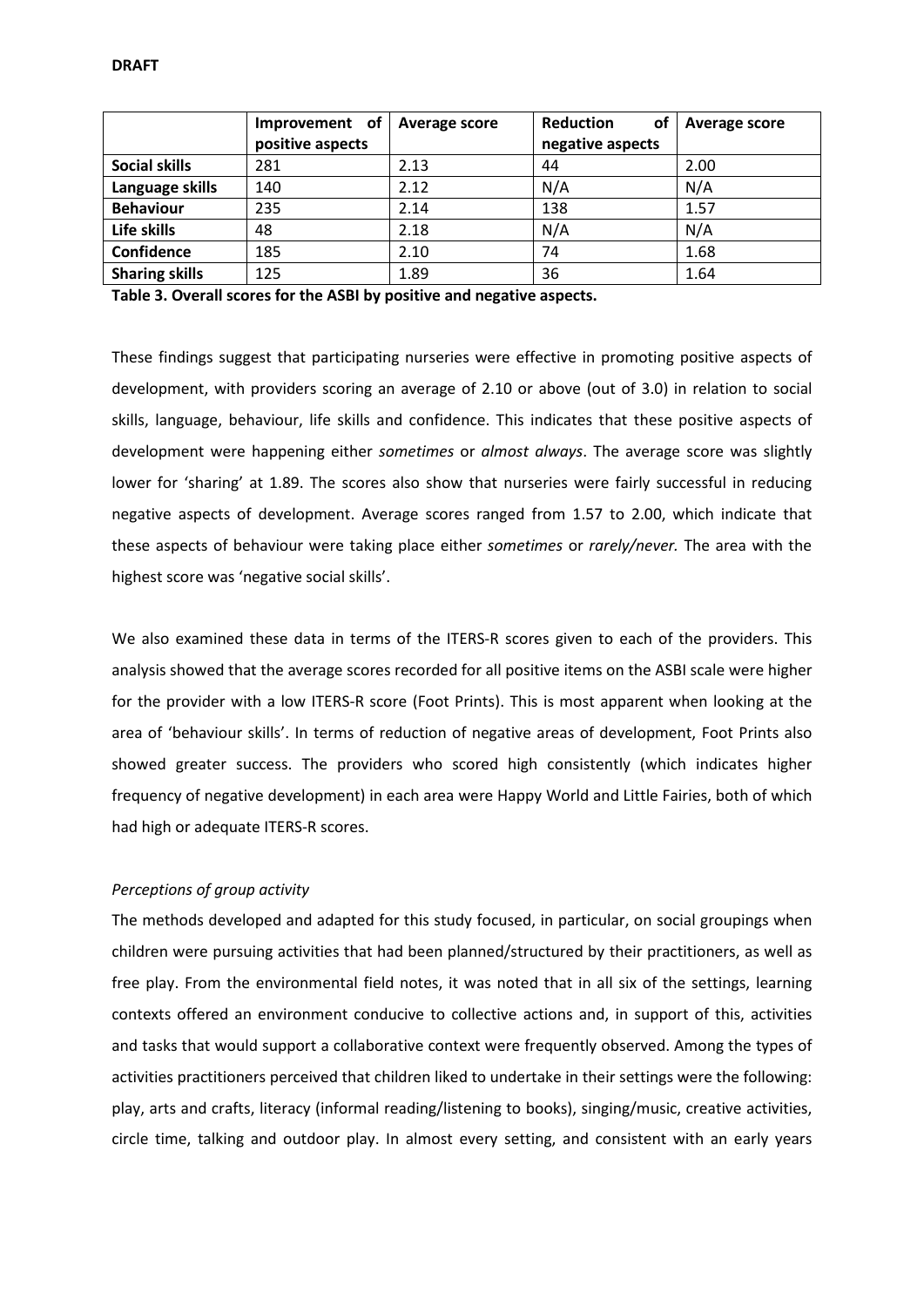education philosophy, play was seen to be an important activity among children. Children were observed in both practitioner- and child-oriented groupings during activity sessions.

When peer behaviour was further analysed, children were shown to be repeatedly engaged in collaborative interactions and relational activities, yet these were of two main types: larger grouping of organised activities and smaller, more introverted self-directed play. In general, interview responses from staff indicated high levels of material preparation for children to engage socially:

We spend a lot of time planning the materials for activities - you never know what they will want to do and things can change if the weather is bad, for example, and they can't go outside at all, and then they need a lot more to engage with so that they don't get bored. (Staff interview)

Everything has to be to hand so that we can move from one activity to another, especially when the children are doing something in groups. (Staff interview)

Practitioner-oriented groupings were much larger than child-oriented groupings, used joint communication and were likely to be composed of an inclusive mixture of children (by gender, friendship, age etc.). Child-oriented groups were characterised by their small size (about 2–3 children), joint and solitary activity and social exclusivity. Comparison across the settings showed a high degree of similarity, denoting that a majority of children's (within-setting) activities were undertaken with peers and with relatively little planning or support by practitioners. Therefore, while practitioners acknowledged that children received a range of everyday group experience, much of this was not formally arranged, with the exception of circle time/show and tell:

We let the children choose what and how they want to play outside of things like lunch, circle time, news time, etc. (Staff interview)

Everyday group experiences were noted where more than one child could participate at the same time as others, but these activities did not include specific participation or 'roles'. Children who have experienced a more solitary home context, usually those from more disadvantaged, low socioeconomic status (SES) homes, would have had fewer opportunities to develop greater social competence with peers (Howes, 1988) and tended to engage in more solitary or dyadic play. In some settings, specific activities were used to encourage cooperation and working together: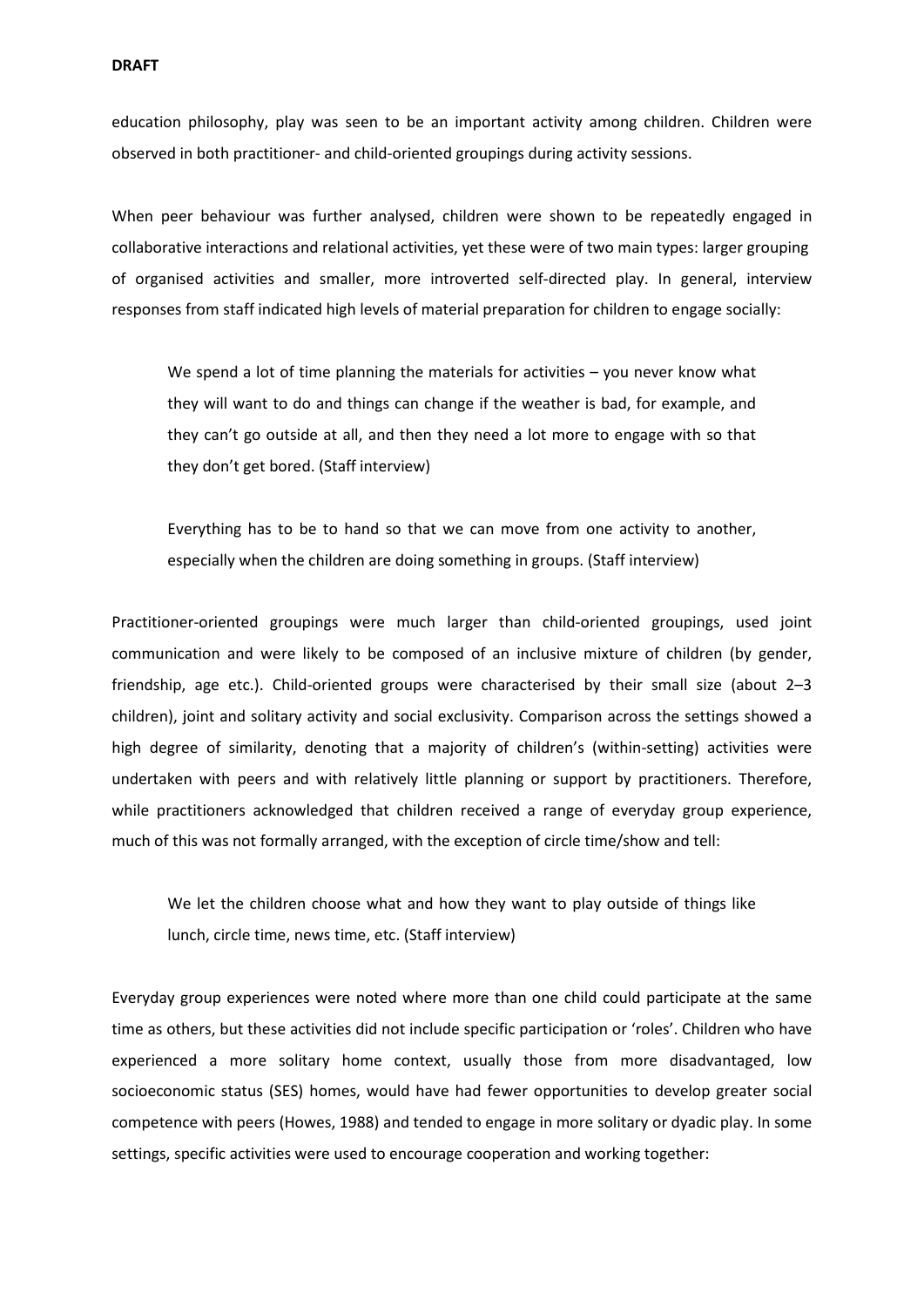We try to suggest games or toys that will help particular children work together, especially if there have been some problems between children. (Staff interview)

Furthermore, practitioners mentioned verbal interactions with individual children concerning how to play with other children, especially when interpersonal problems (selecting a leader, taking turns) arose:

There are a few times when we have to step in and explain why it is important to be nice to each other, or why someone was playing with something first, that sort of thing. It's important that they learn this stuff (Staff interview)

Learning to interact and cooperate with larger and more diverse groups was seen as a crucial skill within the settings such that there were some explicit attempts to place children in larger groups in order to facilitate this. The next section explores the various interactions and relationships with adults and other children.

#### **Discussion**

The argument of this chapter is that the early years experiences of very young children from disadvantaged backgrounds can be particularly significant in providing social environments which contribute to both social and cognitive enhancement (Kutnick et al., 2007; Curby, Brock and Hamre, 2013; Sammons et al., 2008b; Sylva et al., 2006, 2010). These environments are closely connected to particular routines, activity settings and relationships and relate to the quality of the setting. The issue of quality is known to influence long-term cognitive and behavioural development as 'children who attended low quality pre-schools had cognitive and behavioural scores that were not significantly different from those of children with no pre-school experience' (Sylva et al., 2011: 109).

The overarching themes that emerged in this study are not so very different from themes that have been highlighted in other research on the child's experience of care settings (Clark, 2005), such as importance of friends, role of adults and routines. However, we have seen how the structure of the provision can positively influence the home learning environment for those children targeted in the Pilot. Furthermore, it can be seen from the descriptions of play activities that friendships have an important role in a child's sense of control over their environment, and this is important to their wider sense of well-being; we learn that the children want to feel valued and that this happens most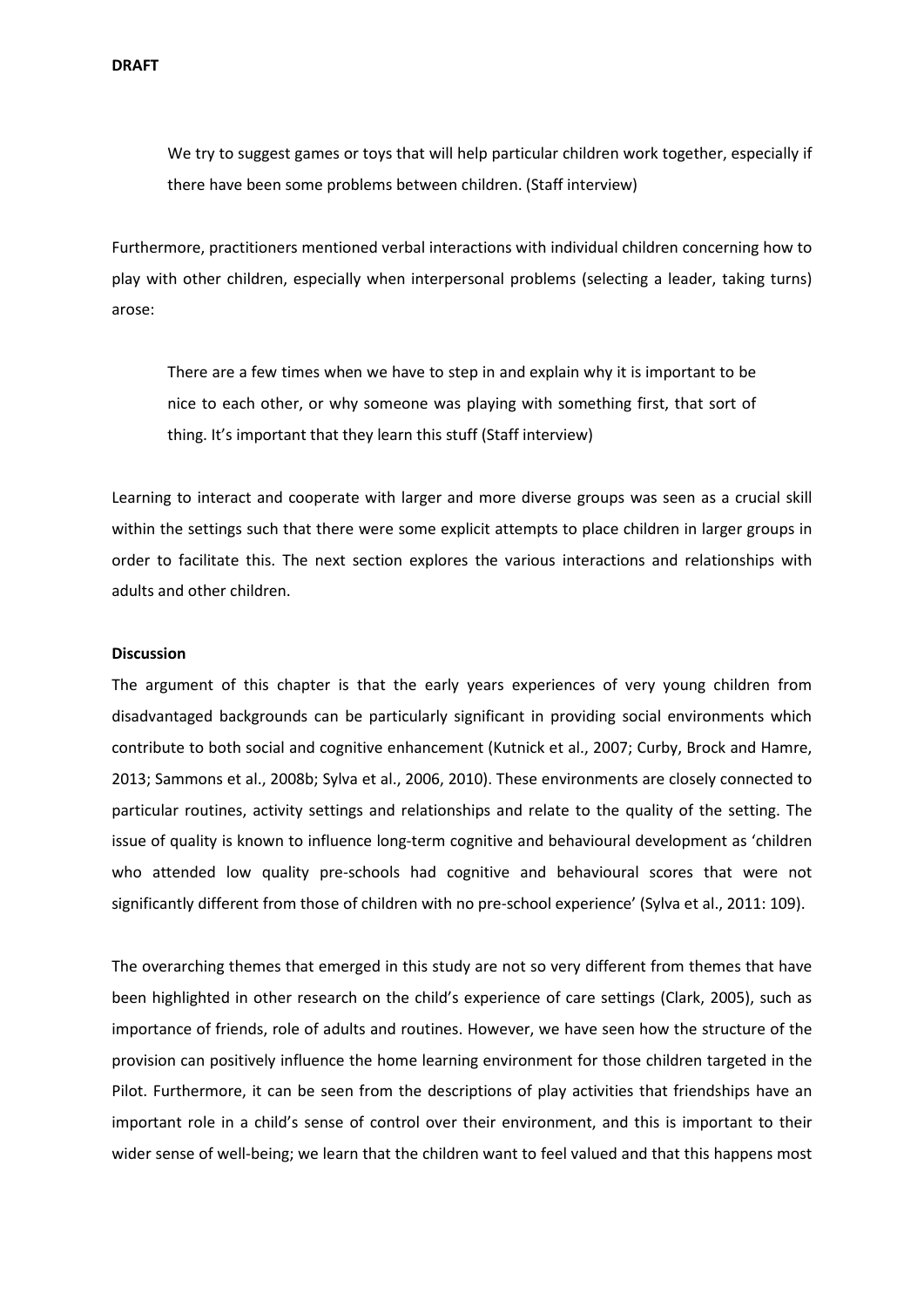effectively when children are given valued roles in the everyday routines of the care environment; we learn that fostering a child's caring relationships is very important to the child's experience, particularly in the rituals and routines associated with arrival (Clark and Moss, 2011; Phillips, Fox and Gunnar, 2011).

The specific daily routines that were reported by staff and parents, such as tidying up, circle time, meal time and so on, reflect findings by Kutnick et al. (2007) who found this was the case across a number of European settings and that children favoured clear routine as opposed to uncertainty regarding daily rituals. This can have particular influence in those homes that may lack formal routines (Crittenden, 1989; Stevens and Bakeman, 1985). Observational data that focused on routine, activity, relationships and other aspects of quality provision supported this; however, while the number of cases involved was too small to comment on statistical significance, the results are in line with other research that indicates that preschool quality is an important influence on child outcomes (e.g. Burchinal and Cryer, 2003; Sylva et al., 2010).

In terms of children's relationships with adults, it seems that respect for and the demonstration of a caring relationship play a very important role in how children are welcomed to the setting (Page, 2011). This focus opens the way for the development of concrete strategies for improving children's experiences. Once particular feelings are associated with particular activity settings, targeted strategies can be designed to achieve positive outcomes (Kutnick et al., 2007; Phillips, Fox and Gunnar, 2011). For example, greater importance can be given to the development of welcome rituals and to ensure that the children are able to spend more time (at least upon arrival) with the people with whom they share a caring relationship (Clark and Moss, 2001; Howes and Hamilton, 1992).

This degree of closeness present in the adult–child relationships is an important variable to consider. Children who share a close relationship with the practitioners may feel better able to utilise the supervising adults as a source of support in the nursery environment, and this may result in their being better able to benefit from learning activities through increased confidence (Howes et al., 1994; Kutnick et al., 2007). Fostering these close relationships may, therefore, enable children to become self-directed and responsible participants in the nursery setting and, later, in preschool (Hohmann and Weikart, 1995). Conversely, children who are perceived by practitioners as overdependent may be attempting to utilise the supervising adults as a source of support in an environment in which they feel lonely or unfamiliar. This attachment to nursery staff may also keep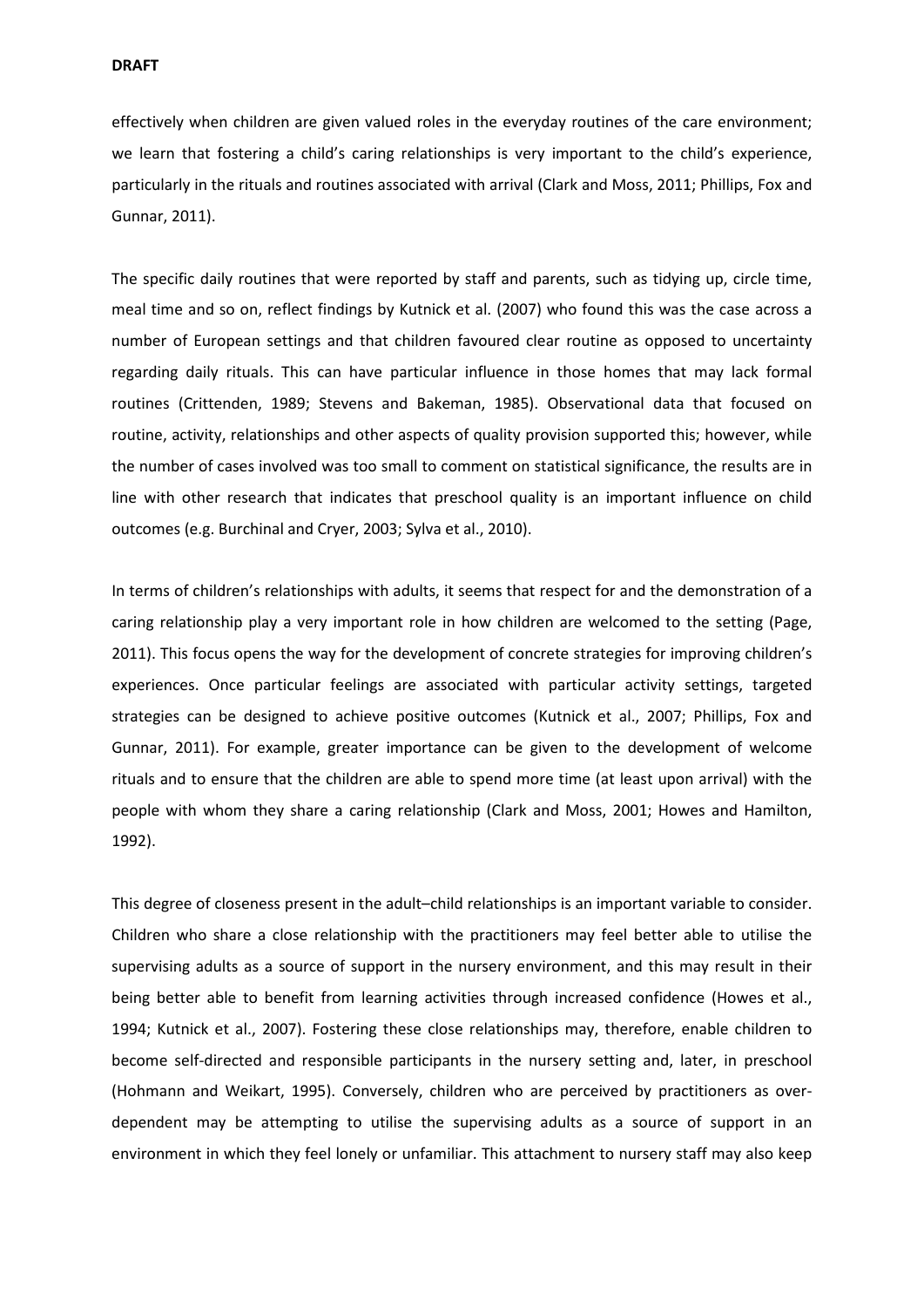children from exploring relationships with their peers. This may, in turn, restrict their opportunities for social interaction (Howes and Hamilton, 1993; Thomason and La Paro, 2013).

Children also show their interest in other children from an early age (Howes, 1988; Kutnick and Kington, 2005; Rubin et al., 2006). During the preschool age, they become increasingly focused on playing with their peers and on what other children say and do. Preschool children have a large influence on each other, and dominance and status in the preschool group are established from an early age. The importance to children of relationships with other children in the group was also clear in this study. In general, this finding contributes to the existing research evidence for the importance of friendships to young children (Baines et al., 2003; Kutnick and Kington, 2005; Rubin et al., 2006). The more original contribution of this research comes from identification of the connections between these relationships and particular activities that took place and daily routines. The combination of these factors suggested an enhanced confidence and sense of control over their environment (Clark and Moss, 2011; Howes and Hamilton, 1993). This connection was initially prompted by the observations which identified children who would express themselves far more confidently during group activities (whether child- or practitioner oriented) (Hohmann and Weikart, 1995). In many cases, these were also the children who were described as having many friends and at least one 'best friend' by the practitioners (Kutnick et al., 2007). It seems that these children were able to use their friendships and activities as an avenue for building confidence and exerting control. The key message from this finding is that positive peer relationships and friendships play a key role in facilitating belonging and that shared activities are potentially valuable avenues through which children can develop a sense of confidence and exercise control within an environment outside of their home (Kutnick et al., 2007; Kutnick and Kington, 2005; Phillips, Fox and Gunnar, 2011).

Both cognitive skills and language skills are clearly involved in developing relationships with others (Berndt, 2004; Hartup, 1998), and the observed children demonstrated an emerging ability to take the perspective of others. This goes beyond what has been suggested in some studies that in the second year of life, children are able to form expectations about and anticipate what other people do (Haselager et al., 2002). At 3 years of age, most children are able to pay attention to others' conversations (Dunn and Shatz, 1989), and they respond when spoken about or mentioned by name (Forrester, 1988).

Finally, child–child talk was also reported to be characterised by cooperation, with the dialogues increasing in length over time, supporting research by French et al. (1985). Peer engagement also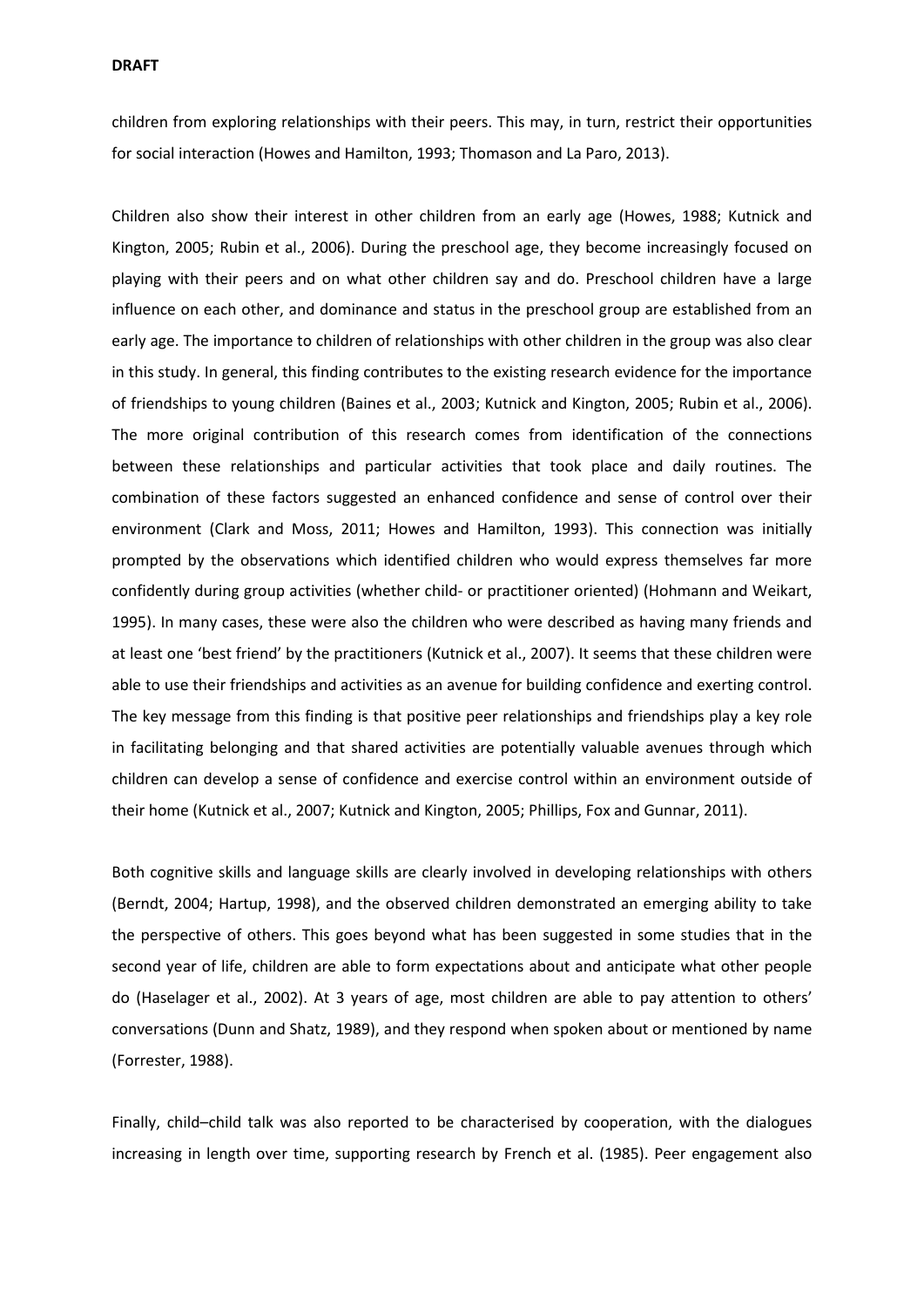inevitably involves conflict and subsequent expressions of anger, occasional selfish ego-centric behaviour and assertion of will or opinion within a group. However, peer interactions involving conflict were found to be associated with both sociability and social skills (Curby, Brock and Hamre, 2013). Such interactions are thought to provide opportunities for children to learn effective conflict resolution (Pelligrini et al., 1997), which they are then able to bring back into the home setting. Having this early exposure to childcare may be more socially active later in preschool than their peers who have not had this experience. In fact, it has been argued that children who fail to acquire and act according to the rules of language use have trouble in adapting to and being integrated into the child group (Donahue and Prescott, 1988; Farmer and Oliver, 2004).

#### **Conclusion**

Understanding children's experiences can contribute to discussions around best practice in early childhood settings, particularly in light of the movement towards seeing children as active stakeholders themselves rather than the dependents of parent stakeholders. The methodologies utilised within this project provide a rich source of data upon which to explore the quantity and quality of time children spent interacting both with each other and with practitioners and how practitioners support activities within early education settings. While there was some variation between the settings observed, there were also a number of similarities. Our data suggest that nursery education for 2-year-old children, particularly those from disadvantaged backgrounds, may provide a valuable transition experience before they enter formal preschool education settings. Attendance at such early environments should help children begin to feel comfortable in formal educational settings and develop relationships and interaction skills with peers and adults; they may also help prepare the parents. Such a strategy might go some way to alleviate the disadvantages experienced by many young children who start formal schooling unprepared both cognitively and socially, thus fitting well within an early intervention strategy.

The findings from this study have implications for future studies of children's social development, including the relative contributions of both adult–child (e.g. Kutnick et al., 2007; Liew, Chen and Hughes, 2010) and peer relationships (e.g. Katz, 2004; Selby and Bradley, 2003) to nursery provision and beyond. Indeed, analyses of data addressing this issue suggest that adult–child and peer relationships may be associated with different aspects of children's adjustment in early years contexts. Furthermore, although the mixed-methods design of this investigation allowed an in-depth exploration of the relevant issues, longitudinal studies of the connection between the quality of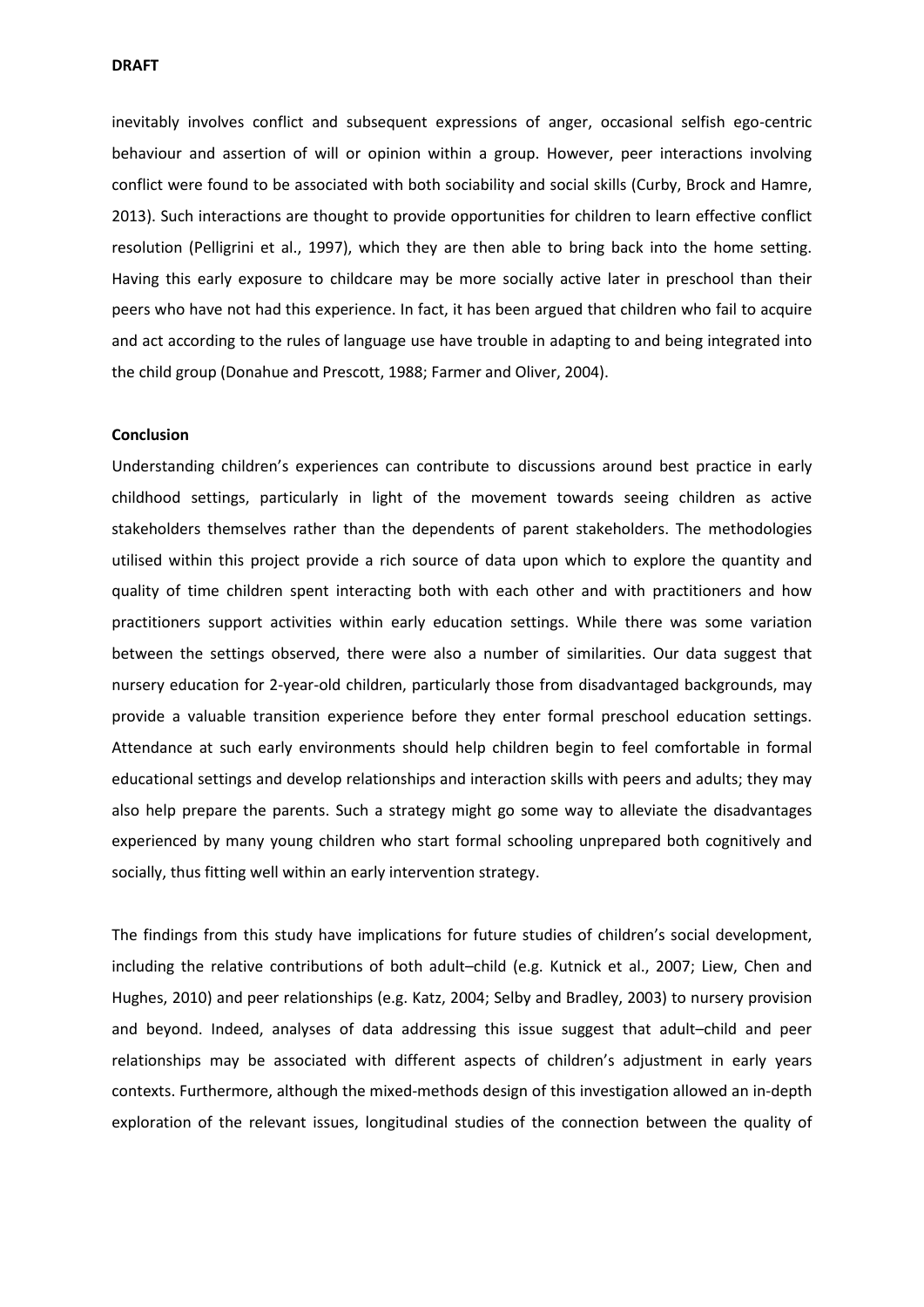adult–child relationships and the associated benefits of nursery provision starting at 2 years of age would shed light on the issue of the direction of effects or causal priority among these variables.

Finally, the results of the study raise important implications for adults involved in nursery and preschool education in terms of perceptions and training. This study suggests that the perceptions held by nursery practitioners regarding the quality of their relationships with children are associated with children's performance on cognitive tasks, friendship development and liking of the educational experience. Thus, the quality of children's adult–child relationships may have far reaching significance in terms of the various educational trajectories that children follow throughout their schooling experience as well as other benefits in enhancing the home as a place of learning (Johnson and Kossykh, 2008).

#### **References**

Albright, M. and Tamis-LeMonda, C. (2002). Maternal depressive symptoms in relation to dimensions of parenting in low-income mothers. *Applied Developmental Science* 6(1): 24–34.

Baines, E., Blatchford, P. and Kutnick, P. (2003). Changes in grouping practice over primary and secondary school. *International Journal of Educational Research* 39: 9–34.

Ball, C. (1994). *Start Right: The Importance of Early Learning*. London: RSA.

Belsky, J., Barnes, J. and Melhuish, E. (eds) (2007). *The National Evaluation of Sure Start: Does Area-Based Early Intervention Work*. Bristol: The Policy Press.

Berndt, T.J. (2004) Children's friendships: shifts over a half century in perspectives on their development and their effects. *Merrill-Palmer Quarterly* 50: 206–223.

Burchinal, M.R. and Cryer, D. (2003). Diversity, child care quality, and developmental outcomes. *Early Childhood Research Quarterly* 18(4): 401–426.

Campbell, F.A., Pungello, S., Miller-Johnson, S., et al. (2001). The development of cognitive and academic abilities: growth curves from an early childhood educational experiment. *Developmental Psychology* 37(2):231–242.

Clark, A. (2005). Listening to and involving young children: a review of research and practice. *Early Child Development and Care* 175(6): 489–505.

Clark, A. and Moss, P. (2001). *Listening to Young Children: The Mosaic Approach*. London: National Children's Bureau for the Joseph Rowntree Foundation.

Creswell, J.W. (2007). Designing and conducting mixed methods research. *Australian and New Zealand Journal of Public Health* 31(4): 388.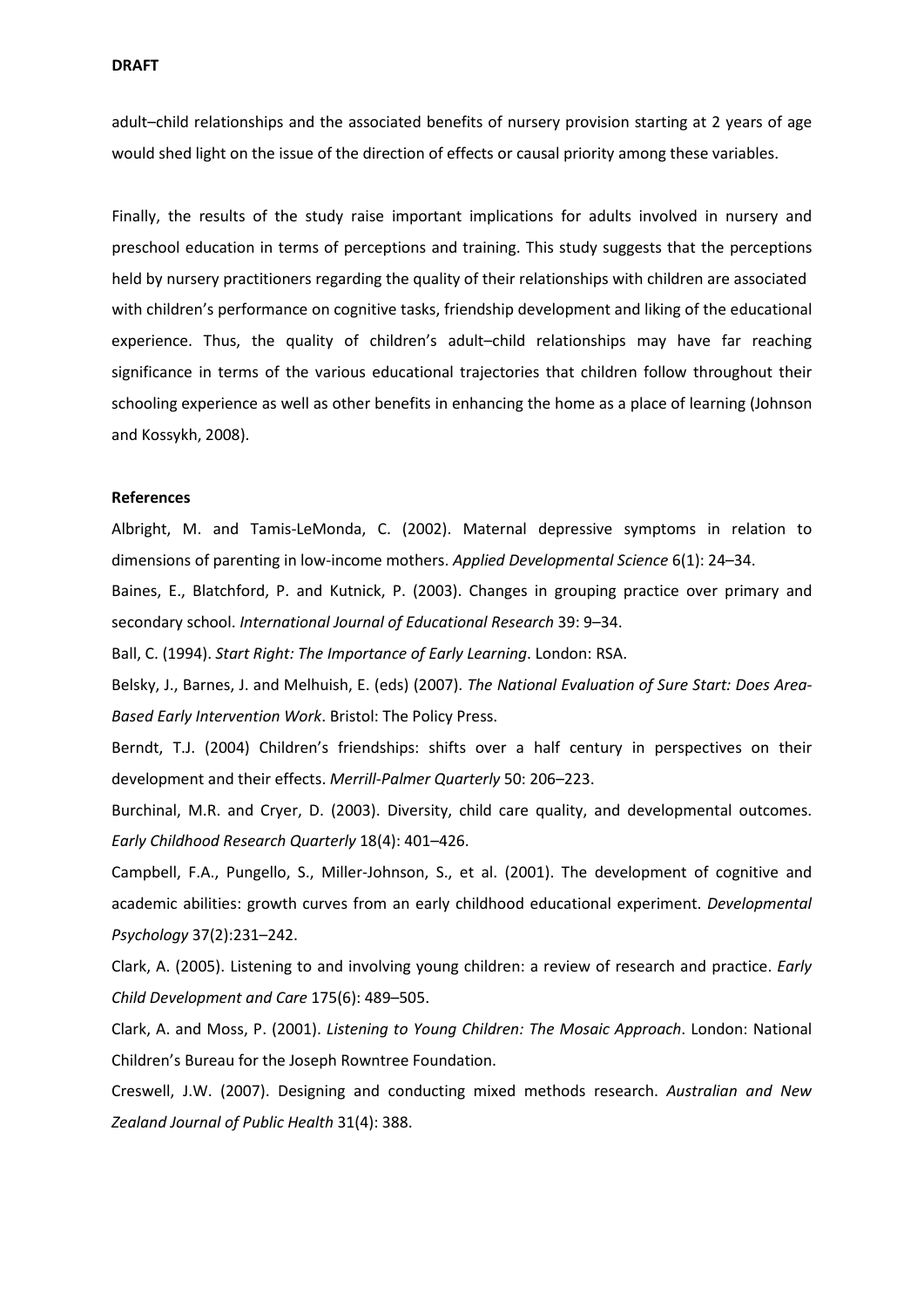Clark, A. and Moss, P. (2011). *Listening to Young Children: The Mosaic Approach*. 2nd ed. London: National Children's Bureau.

Crittenden, P.M. (1989). Teaching maltreated children in the preschool. *Topics in Early Childhood Special Education* 9: 16–32.

Curby, T.W., Brock, L.L., and Hamre, B.K. (2013). Teachers' emotional support consistency predicts children's achievement gains and social skills. *Early Education & Development*, 24, 292–309.

Department for Children, Schools and Families (DCSF) (2008) *Early Years Foundation Stage*. Nottingham: DCSF Publications.

Donahue, M. and Prescott, B. (1988). Reading-disabled children's conversational participation in dispute episodes with peers. *First Language* 8(24): 247–257.

Dunn, J. and Shatz, M. (1989). Becoming a conversationalist despite (or because of) having an older sibling. *Child Development* 60(2): 399–410.

Education Act 2011 (c.21). London: HMSO.

Egeland, B., Kalkoske, M., Gottesman, N., et al. (1990). Preschool behavior problems: stability and factors accounting for change. *Journal of Child Psychology and Psychiatry* 31: 891–909.

Farmer, M. and Oliver, A. (2004). Assessment of pragmatic difficulties and socioemotional adjustment in practice. *International Journal of Language & Communication Disorders* 40(4): 403– 429.

Forrester, M.A. (1988). Young children's polyadic conversation monitoring skills. *First Language*  8(24): 201–226.

French, L., Lucariello, J., Seidman, S., et al. (1985). The influence of discourse content and context on preschoolers' use of language. In: Galda L and Pelligrini AD (eds) *Play, Language and Stories: The Development of Children's Literate Behavior*. Norwood, NJ: Ablex, pp. 1–27.

Gates, P and Kington, A and Sammons, P (2010) *An Evaluation of the Early Years Two Year Pilot Scheme in the City of Nottingham.* Project Report. Nottingham City Council, Nottingham.

Greenfield, D., Iruka, I. and Munis, P. (2004). Assessment of social competence in high risk preschoolers: evaluation of the adaptive social behavior inventory (ASBI) across home and school settings. *Journal of Psychoeducational Assessment* 22(3): 220–232.

Harms, T., Clifford, R.M. and Cryer, D. (2005). *Early Childhood Environment Rating Scale – Revised Edition*. New York: Teachers College Press.

Harms, T., Cryer, D. and Clifford, R. (2003). *Infant/Toddler Environment Rating Scale – Revised*. New York: Teachers College Press.

Hartup, W.W. (1998). Friendships and developmental significance. In: Campbell A and Muncer S (eds) *The Social Child*. Hove: Psychology Press, pp. 143–164.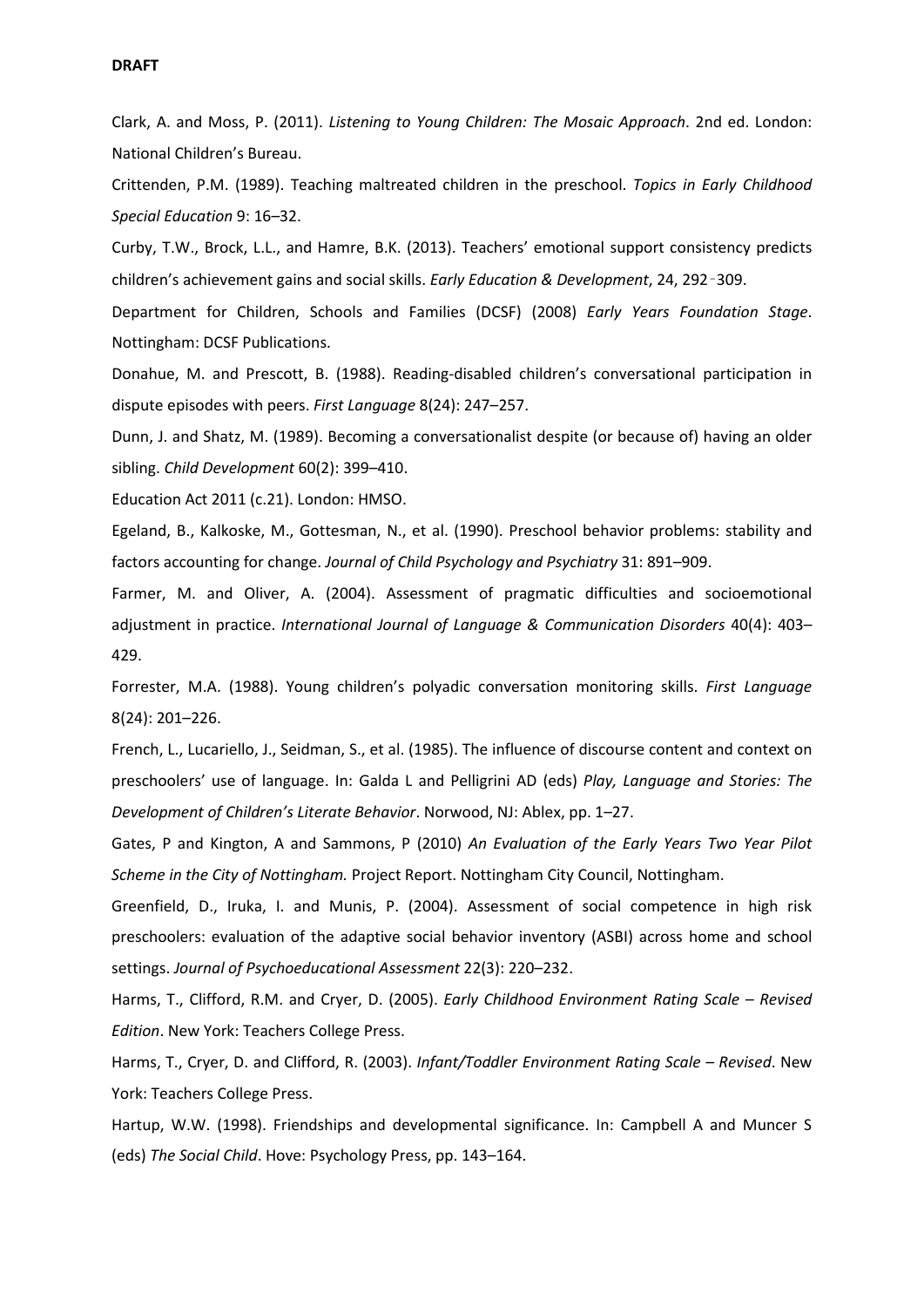Haselager, G.J.T., Cillessen, A.H.N., Van Lieshout, C.F.M., et al. (2002). Heterogeneity among peerrejected boys across middle childhood: developmental pathways of social behaviour. *Developmental Psychology* 38(3): 446–456.

Hogan, A.E., Scott, K.G. and Bauer, C.R. (1992). The adaptive social behavior inventory (ASBI): a new assessment of social competence in high risk three year olds. *Journal of Psychoeducational Assessment* 10: 230–239.

Hohmann, M. and Weikart, D.P. (1995). *Educating Young Children: Active Learning Practices for Preschool and Child Care Programs*. Ypsilanti, MI: High/Scope Press.

Howes, C. (1988). Peer interaction of young children. *Monographs of the Society for Research in Child Development* 53(1): 1–92.

Howes, C. and Hamilton, C.E. (1992). Children's relationships with caregivers: mothers and child care teachers. *Child Development* 63: 859–866.

Howes, C. and Hamilton, C.E. (1993). The changing experience of child care: changes in teachers and in teacher child relationships and children's social competence with peers. *Early Childhood Research Quarterly* 8: 15–32.

Howes, C., Matheson, C.C. and Hamilton, C.E. (1994). Maternal, teacher and child care history correlates of children's relationships with peers. *Child Development* 65: 264–273.

Johnson, P. and Kossykh, Y. (2008). *Early Years, Life Chances and Equality: A Literature Review*. Manchester: Equality and Human Rights Commission.

Katz, J.R. (2004). Building peer relationships in talk: toddlers' peer conversations in childcare. *Discourse Studies* 6(3): 329–347.

Kington, A., Gates, P., & Sammons, P. (2013). Development of social relationships, interactions and behaviours in early education settings. *Journal of Early Childhood Research*, *11*(3), 292-311. doi: 10.1177/1476718X13492936

Kington, A., Sammons, P., Day, C., et al. (2011). Stories and statistics: describing a mixed method study of effective classroom practice. *Journal of Mixed Methods Research* 5(2): 103–125.

Kutnick, P. and Kington, A. (2005). Children's friendships and learning in school: cognitive enhancement through social interaction? *British Journal of Educational Psychology* 75: 521–538.

Kutnick, P., Brighi, A., Avgitidou, S., et al. (2007). The role and practice of interpersonal relationships in European early education settings: sites for enhancing social inclusion, personal growth and learning? *European Early Childhood Education Research Journal* 15(3): 379–406.

Liew, J., Chen, Q., and Hughes, J.N. (2010). Child effortful control, teacher-student relationships, and achievement in academically at-risk children: Additive and interactive effects. *Early Childhood Research Quarterly*, 25(1), 51–64.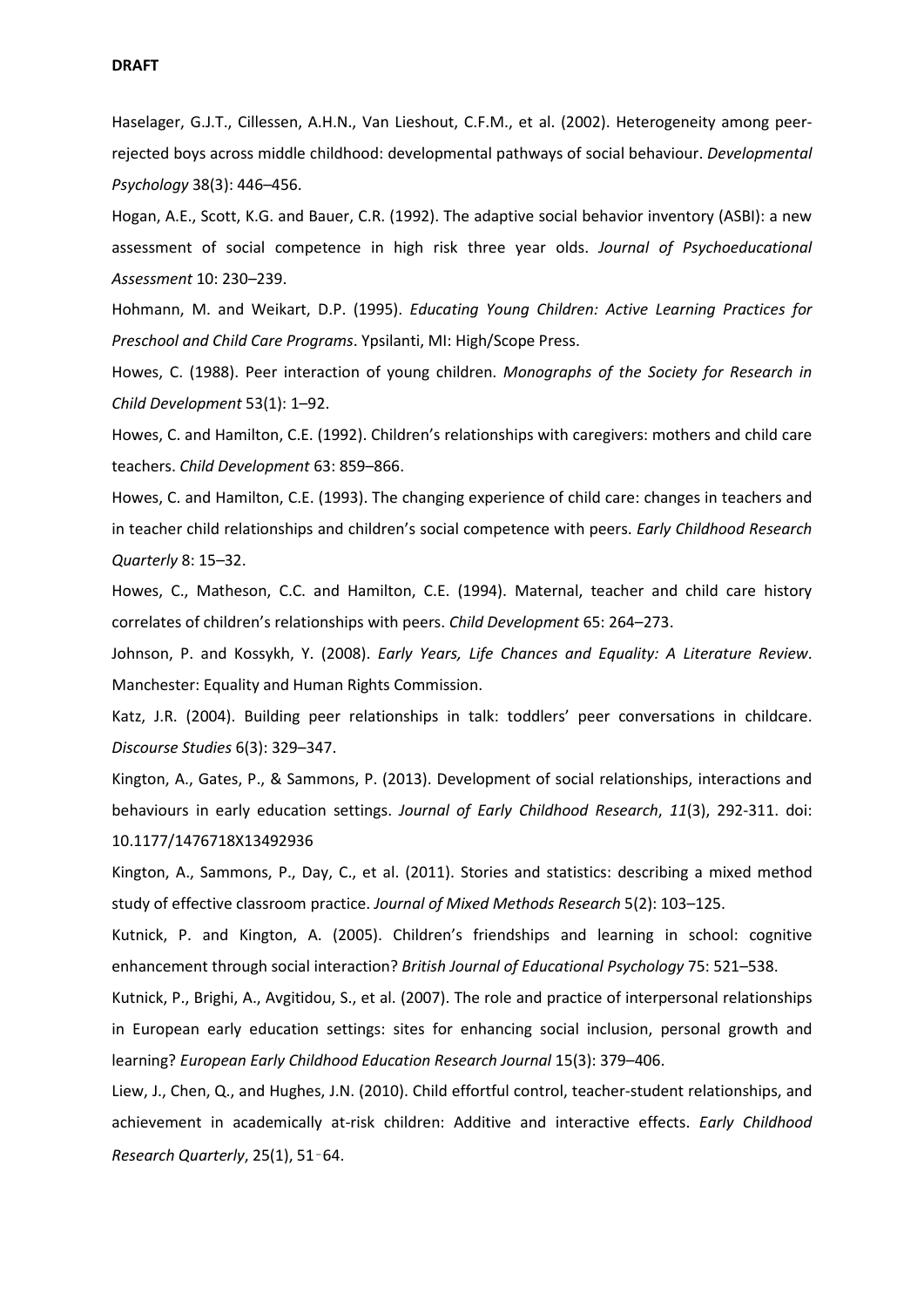Melhuish, E.C. (2004). *A Literature Review of the Impact of Early Years Provision upon Young Children, with Emphasis Given to Children from Disadvantaged Backgrounds. Report to the Comptroller and Auditor General*. London: National Audit Office.

Melhuish, E.C., Quinn, L., Sylva, K., et al. (2001). *Effective Pre-School Provision in Northern Ireland (EPPNI): Cognitive and Social/Behavioural Development at 3-4 Years in Relation to Family Background*. Belfast: Stranmillis University College.

Melhuish, E.C., Sammons, P., Sylva, K., et al. (2008a). *Tracking and Mobility over the Pre-School and Primary School Period: Evidence from EPPE 3-11*. London: Institute of Education.

Melhuish, E.C., Sylva, K., Sammons, P., et al. (2008b). The early years: preschool influences on mathematics achievement. *Science* 321: 1161–1162.

Miles, M. and Huberman, M. (1994). *Qualitative Data Analysis: An Expanded Sourcebook*. Thousand Oaks, CA: SAGE.

Office for National Statistics (2007). Indices of deprivation across the UK. Available at: [http://www.neighbourhood.](http://www.neighbourhood/)

statistics.gov.uk/dissemination/Info.do?page=analysisandguidance/analysisarticles/indices-

ofdeprivation.htm

Organisation for Economic Co-operation and Development (OECD) (2001). *Starting Strong: Early Childhood Education and Care*. Paris: OECD.

Organisation for Economic Co-operation and Development (OECD) (2004). *Curricula and Pedagogies in Early Childhood Education and Care*. Paris: OECD.

Osborn, A.F. and Milbank, J.E. (1987). *The Effects of Early Education. A Report from the Child Health and Education Study*. Oxford: Clarendon Press.

Page, J. (2011). Do mothers want professional carers to love their babies? *Journal of Early Childhood Research* 9(3): 310–323.

Peisner-Feinberg, E.S., Burchinal, M., Clifford, R.M., et al. (2001). The relation of preschool child care quality to children's cognitive and social developmental trajectories through second grade. *Child Development* 72(5): 1534–1553.

Pelligrini, A., Galda, L. and Flor, D. (1997). Relationships, individual differences and children's use of literate language. *British Journal of Educational Psychology* 67: 139–152.

Phillips, D., Fox, N., and Gunnar, M. (2011). Same place, different experiences: Bringing individual differences to research in child care. *Child Development Perspectives*, 5(1), 44–49.

Phillipsen, L.C., Burchinal, M., Howes, C., et al. (1997). The prediction of process quality from structural features of child care. *Early Childhood Research Quarterly* 12(3): 281–303.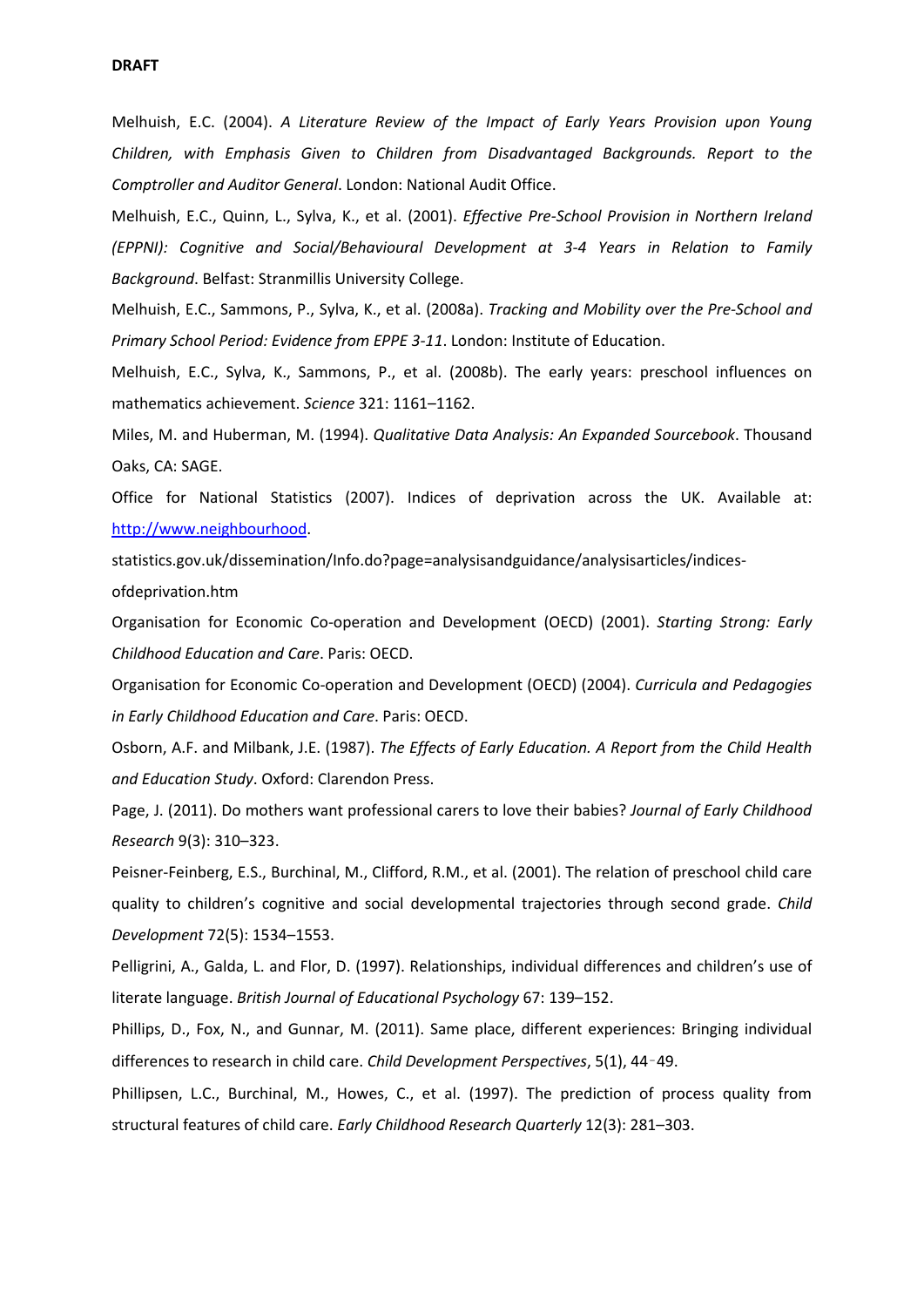Rubin, K.H., Bukowski, W.M. and Parker, J.G. (2006). Peer interactions, relationships and groups. In: Eisenberg N, Damon W and Lerner RM (eds) *Handbook of Child Psychology: Social, Emotional and Personality Development*, vol. 3. Hoboken, NJ: Wiley, pp. 571–645.

Sammons, P. (2010). The contribution of mixed methods to recent research on educational effectiveness. In: Tashakkori A and Teddlie C (eds) *Handbook of Mixed Methods Research*. 2nd ed. Thousand Oaks, CA: SAGE, pp. 697–724.

Sammons, P., Sylva, K., Melhuish, E.C., et al. (2002). *The Effective Provision of Pre-School Education (EPPE) Project: Technical Paper 8a – Measuring the Impact of Pre-School on Children's Cognitive Progress over the Pre-School Period*. London: DfES/Institute of Education, University of London.

Sammons, P., Sylva, K., Melhuish, E.C., et al. (2003a). *The Effective Provision of Pre-School Education (EPPE) Project: Technical Paper 8b – Measuring the Impact of Pre-School on Children's Social/Behavioural Development over the Pre-School Period*. London: DfES/Institute of Education, University of London.

Sammons, P., Sylva, K., Melhuish, E.C., et al. (2008a). *The Effective Pre-School and Primary Education 3–11 (EPPE 3–11.) Project: Influences on Children's Attainment and Progress in Key Stage 2: Cognitive Outcomes in Year 6*. London: DCSF/Institute of Education, University of London.

Sammons, P., Sylva, K., Melhuish, E.C., et al. (2008b). *The Effective Pre-School and Primary Education 3–11 (EPPE 3–11.) Project: Influences on Children's Development and Progress in Key Stage 2: Social/ Behavioural Outcomes in Year 6*. London: DCSF/Institute of Education, University of London.

Sammons, P., Taggart, B., Smees, R., et al. (2003b). *The Early Years Transition and Special Educational Needs (EYTSEN) Project*. London: DfES/Institute of Education, University of London.

Schweinhart, L. (2010). The challenge of the HighScope Perry Preschool Study. In: Reynolds AJ, Rolnick AJ, Englund MM, et al. (eds) *Childhood Programs and Practices in the First Decade of Life: A Human Capital Integration*. New York: Cambridge University Press, pp. 157–167.

Selby, J.M. and Bradley, B.S. (2003). Infants in groups: a paradigm for the study of early social experience. *Human Development* 46(4): 197–221.

Siraj-Blatchford, I. (1995). Expanding combined nursery provision: bridging the gap between care and education. In: Gammage P and Meighan J (eds) *The Early Years: The Way Forward*. Nottingham: Education New Books, 1–17.

Slavin, R.E., Karweit, N,L., Wasik,, B.A., et al. (eds) (1994). *Preventing Early School Failure: Research, Policy, and Practice*. Boston, MA: Allyn & Bacon.

Smith, R., Purdon, S., Schneider, V., et al. (2009). *Early education pilot for two year old children evaluation*. Research Brief DCFS-RB134. July. London: Department for Children, Schools and Families.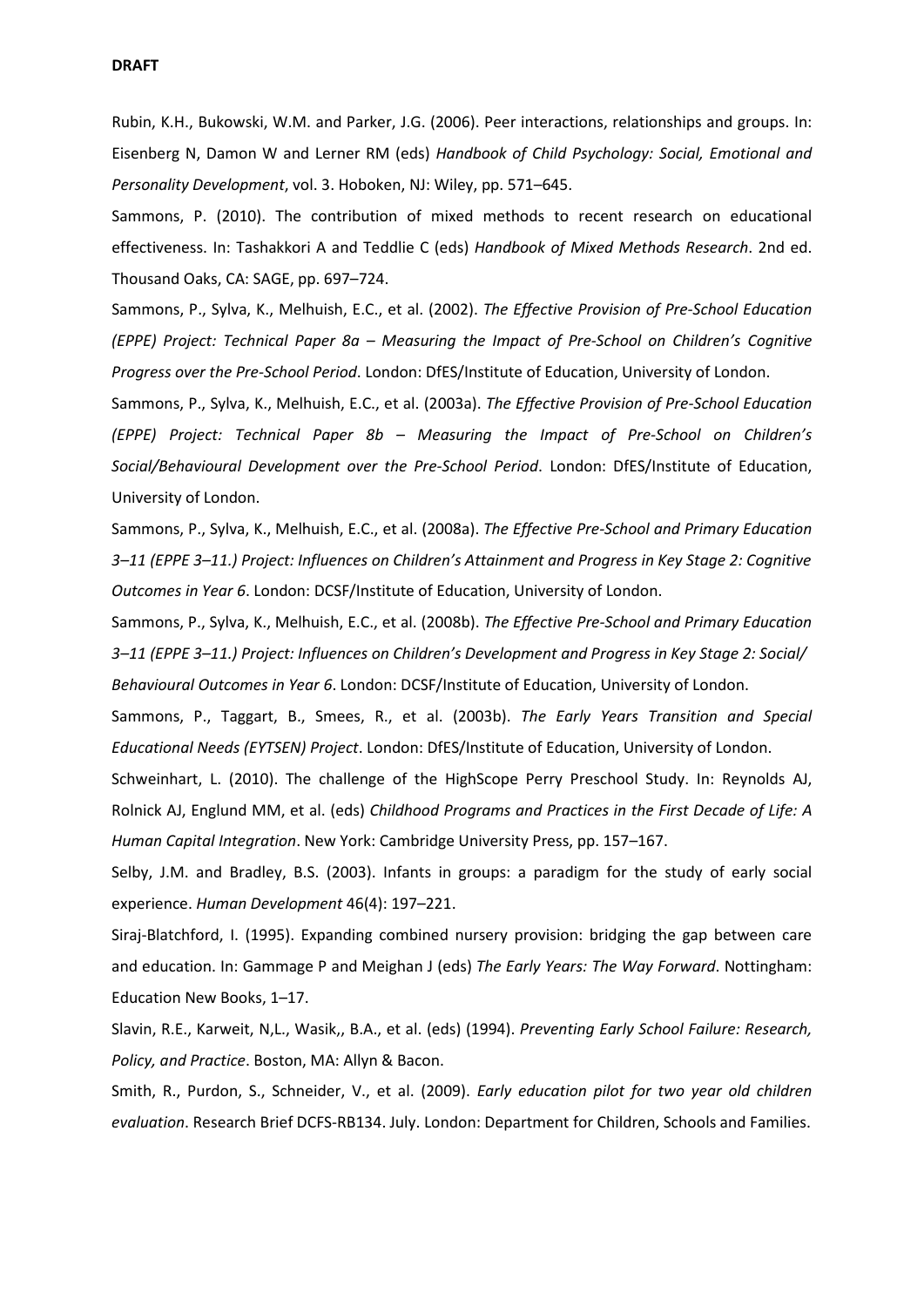Stevens, J. and Bakeman, R. (1985). A factor analytic study of the HOME scale for infants. *Developmental Psychology* 21: 1196–1203.

Sylva, K. and Pugh, G. (2005). Transforming the early years in England. *Oxford Review of Education*  31(1): 11–27.

Sylva, K. and Wiltshire, J. (1993). The impact of early learning on children's later development. A review prepared for the RSA enquiry 'Start Right'. *European Early Childhood Education Research Journal* 1: 17–40.

Sylva, K., Melhuish, E.C., Sammons, P., et al. (2004). *The Effective Provision of Pre-School Education (EPPE) Project: Final Report: A Longitudinal Study Funded by the DfES 1997-2004*. London: DfES/Institute of Education, University of London.

Sylva, K., Melhuish, E.C., Sammons, P., et al. (2008). *The Effective Pre-School and Primary Education 3–11. (EPPE 3–11.) Project: Final Report from the Primary Phase: Pre-School, School and Family Influences on Children's Development during Key Stage 2 (Age 7–11)*. London: DCSF/Institute of Education, University of London.

Sylva, K., Melhuish, E.C., Sammons, P., et al. (2010). *Early Childhood Matters Evidence from the Effective Pre-School and Primary Education Project*. London: Routledge.

Sylva, K., Melhuish, E.C., Sammons, P., et al. (2011). Pre-school quality and educational outcomes at age 11: low quality has little benefit. *Journal of Early Childhood Research* 9(2): 109–124.

Sylva, K., Siraj-Blatchford, I., Taggart, B., et al. (2006). Capturing quality in early childhood through environmental rating scales. *Early Childhood Research Quarterly* 21(1): 76–92.

Tashakkori, A. and Teddlie, C. (eds) (2003). *Handbook of Mixed Methods in Social and Behavioral Research*. Thousand Oaks, CA: SAGE.

Teddlie, C. and Sammons, P. (2010). Applications of mixed methods to the field of educational effectiveness research. In: Creemers BPM, Kyriakides L and Sammons P (eds) *Methodological Advances in Educational Effectiveness Research*. London: Routledge, pp. 115–152.

Thomason, A.C. and La Paro, K.M. (2013). Teachers' commitment to the field of teacher-child interactions in center-based child care for toddlers and three-year-olds. *Early Childhood Education Journal,* 41, 227–234.

Vandell, D.L. and Wolfe, B. (2000). *Child care quality: does it matter or does it need to be improvised?* Special Report no. 78. November Madison, WI: Institute of Research on Poverty, University of Wisconsin-Madison.

Vincent, C. and Ball, S. (2001). A market in love? Choosing pre-school childcare. *British Educational Research Journal* 27(5): 633–651.